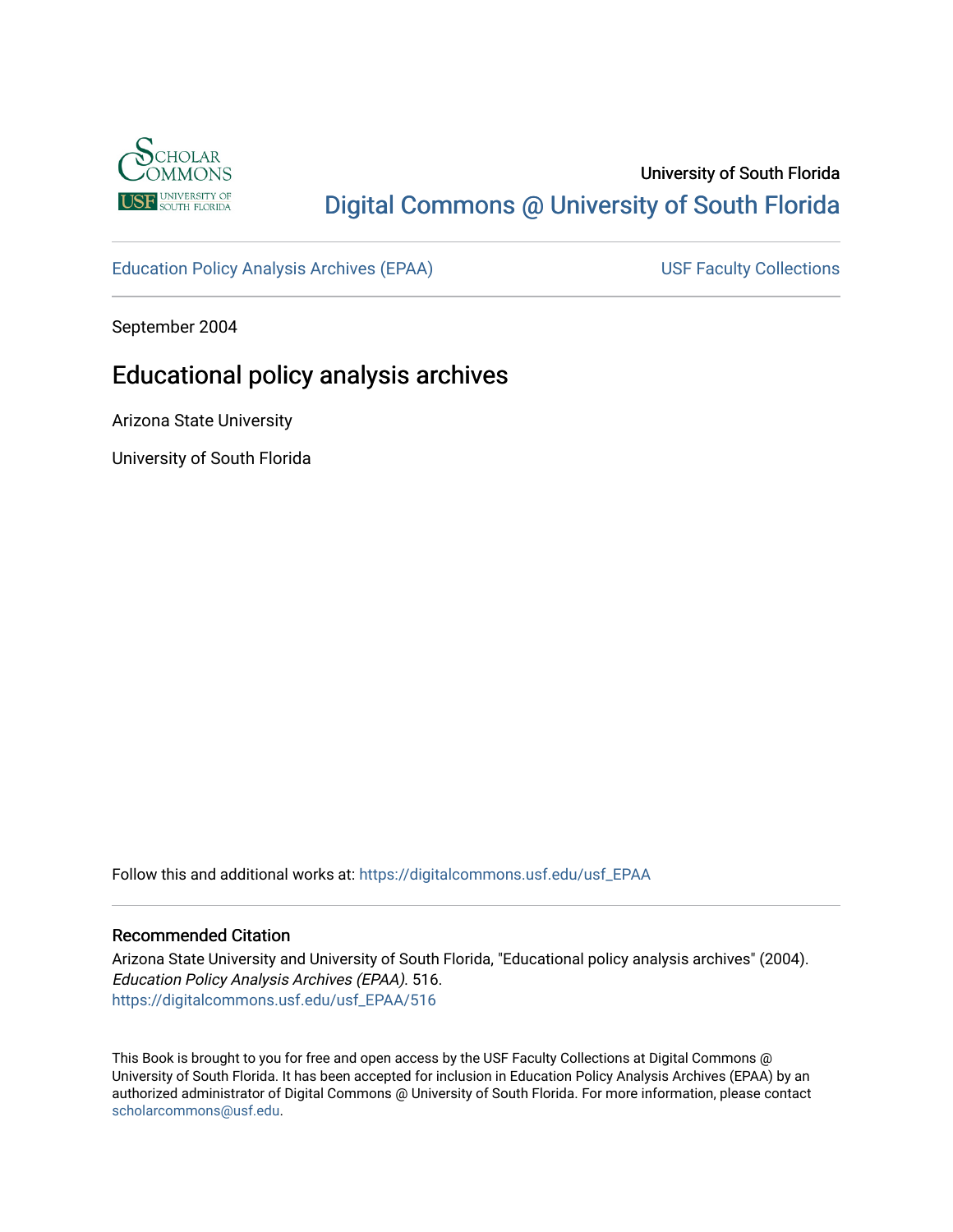# **EDUCATION POLICY ANALYSIS ARCHIVES**

**A peer-reviewed scholarly journal Editor: Gene V Glass College of Education Arizona State University** 

Copyright is retained by the first or sole author, who grants right of first publication to the **Education Policy Analysis Archives**. **EPAA** is a project of the Education Policy Studies Laboratory. Articles are indexed in the Directory of Open Access Journals (www.doaj.org).

**Volume 12 Number 48 September 14, 2004 ISSN 1068-2341** 

## **Identifying Teacher, School and District Characteristics Associated with Elementary Teachers' Use of Technology: A Multilevel Perspective**

**Laura M. O'Dwyer University of Massachusetts–Lowell** 

> **Michael Russell Damian J. Bebell Boston College**

Citation: O'Dwyer, L. M., Russell, M. & Bebell, D. J. (2004, September 14). Identifying teacher, school and district characteristics associated with elementary teachers' use of technology: A multilevel perspective. *Education Policy Analysis Archives, 12*(48). Retrieved [Date] from http://epaa.asu.edu/epaa/v12n48/.

#### **Abstract**

Over the past decade, investment in technology for schools has increased at a dramatic rate. Although policy makers are eager to understand the ways in which technology use in schools is affecting student learning, we believe that a critical preliminary step toward assessing the impacts of technology on teaching and learning requires the examination of the varied uses of technology in schools as well as the contexts that are likely to affect the use of technology in the classroom as a teaching and learning tool. Previous research examining technology use has focused on teacher characteristics and has neglected to explore the potentially alterable, organizational characteristics that may be affecting the adoption and use of technology in the classroom. In light of this argument and using survey data collected from 1490 *elementary* classroom teachers in 96 schools in 22 Massachusetts districts,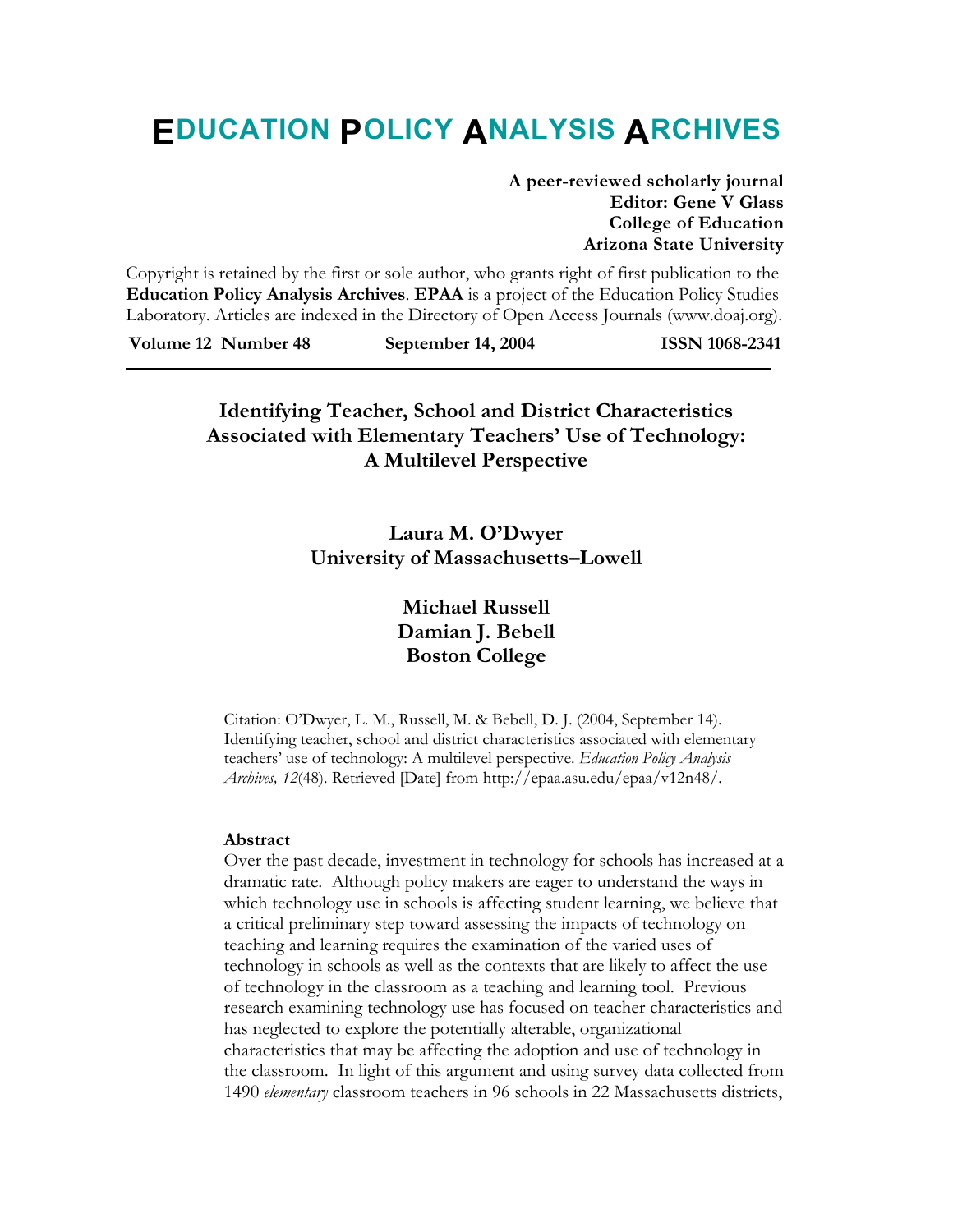this research examines how technology is being used by elementary school teachers, and examines the school and district organizational characteristics that are associated with increased use of technology as a teaching and learning tool. In addition to examining technology-use as a multi-faceted construct, using multilevel regression techniques this study provides evidence that schools' organizational characteristics are associated with teachers' use of technology in the classroom. Organizational characteristics such as districts' and schools' leadership practices and emphasis on technology, the type and amount of technology-related professional development available to teachers, as well as the amount of technology-related restrictive policies in place were found to be associated with the four measures of teachers' use of technology examined in this study. Individual teacher characteristics such as constructivist beliefs, higher confidence using technology and positive beliefs about the efficacy of technology were each found to be associated with increased use of technology in the classroom.

#### . **Introduction**

In a society that has become increasingly reliant on technology, it is not surprising that technology has become part of the permanent landscape in our schools and classrooms. In recent years, federal initiatives for which spending on educational technology increased from \$21 million in 1995 to \$729 million in 2001, have served to decrease the student-to-computer ratio from 9:1 to 4:1 over the same period (Glennan & Melmed, 1996; Market Data Retrieval, 1999, 2001). Both teachers and students report using technology at unprecedented levels; in 2001, the U.S. Census Bureau's Current Population Survey reported that American children between ages 9-17 use computers more than any other reported subgroup of the American population (92.6 percent) (A Nation Online, 2002). Similarly, data from NAEP reveals that 85 percent and 78 percent of teachers report using a computer to create instructional materials at home and at school, respectively, and that about half of all teachers use computers for administrative record keeping at school as well as at home (U.S. Department of Education, 2000). Additionally, NCES reports that about half of all teachers use email to "communicate with colleagues" and about a quarter of teachers communicate with parents via email (2000).

Despite these large expenditures, this increased access, and almost universal use by schoolage children and their teachers, several observers have questioned the extent to which technology is affecting teaching and learning. In particular, some argue that there is insufficient evidence that access to educational technology has increased test scores (Oppenheimer, 1997; McNabb, Hawkes & Rouk, 1999), has had a positive impact on instruction (Stoll, 1999; Healey, 1998), or is being used effectively as an instructional tool (Cuban, 2001). While there is, understandably, a strong desire among policy makers to examine the impact of technology on student learning, we believe that as a critical preliminary step, it is first necessary to understand *how* technology is being used and *the contexts* that are likely to affect the adoption and use of technology in the classroom as a teaching and learning tool. Similarly, in order to effect policy changes, we believe that it is necessary to generate an understanding of the organizational characteristics that are associated with the use of technology in the classroom. Since technology-related decisions that can impact practices within the classroom are typically made *outside* of the classroom, it is important to examine potential technology-related policy levers that exist at the school and district level. Overall, examining the characteristics of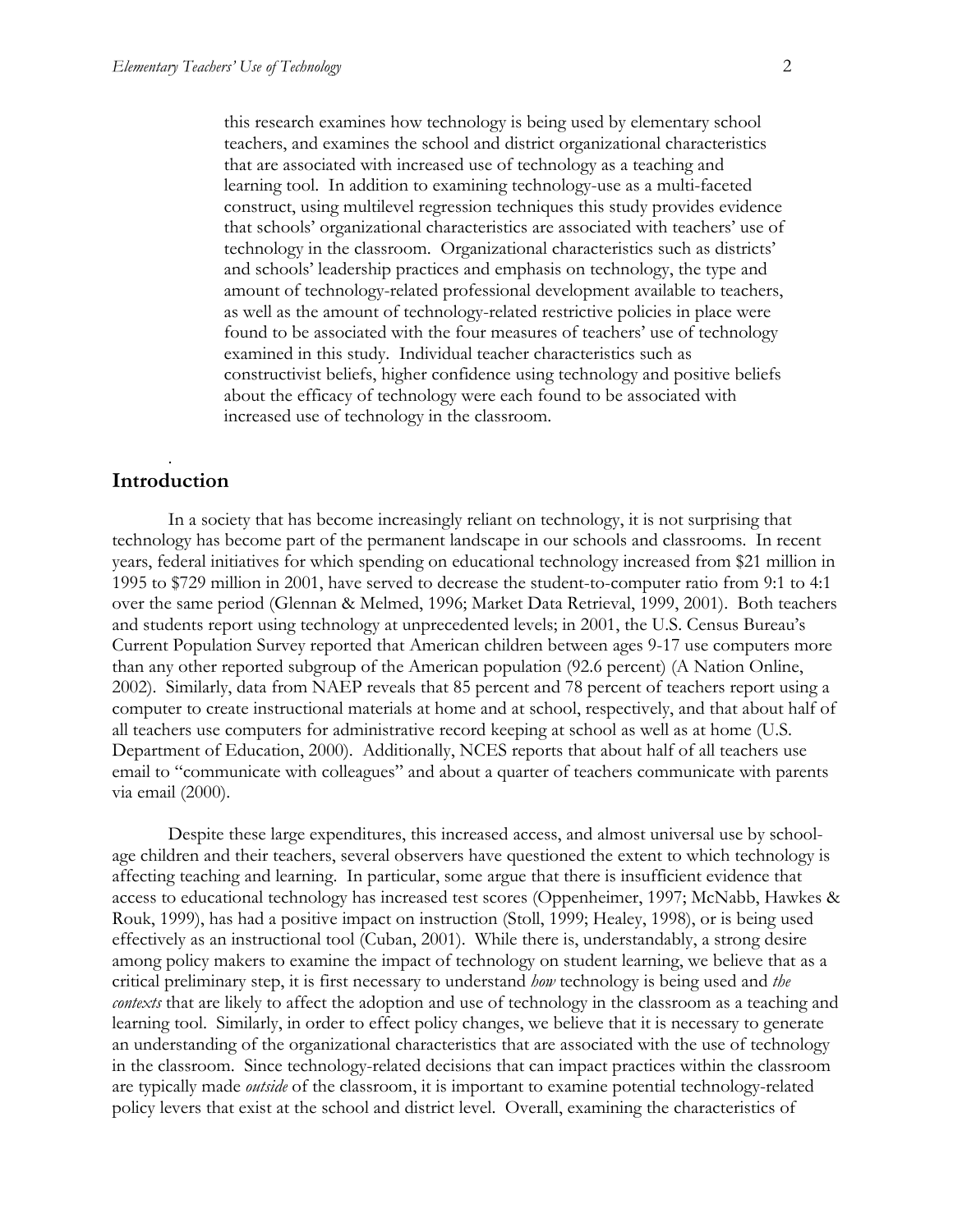schools and districts associated with increased technology-use has the potential to lead to a greater understanding of the organizational practices, policy differences, and differences in student populations that explain teacher-to-teacher and school-to-school differences in how technology is being used as a teaching and learning tool.

In light of this argument, this research examines how technology is being used by elementary school teachers, and examines the school and district characteristics that are associated with the use of technology in the classroom. We begin by discussing previous research that examines technology use among teachers, and the methodological as well as substantive advantages to examining the ways in which organizational characteristics potentially impact technology-related classroom practices.

#### **Prior Research Examining Types of Technology Use and Teacher Characteristics**

 In recent years, seminal work by Becker, Anderson, Ravitz, and Wong (1998, 1999) and work by Mathews (1996, 2000) have helped define types of "technology use" in classrooms and schools. Research by Becker and his colleagues found that teachers' and students' use of technology is both varied and widespread (Ravitz, Wong, and Becker, 1998; 1999; 2000). For example, in their nationally representative sample, 71 percent of teachers in Grades 4 through 12 reported requiring their students to use a computer at least once in some way at some point during the 1997-1998 school year. Their work also found that almost 75 percent of the teachers who reported not using technology *with* their students, reported using technology themselves for non-instructional purposes. In fact, the most frequent use of technology across all subject areas was not instructional use, but "professional uses of technology related to their day-to-day needs" (Becker, 1999, p. 31) such as preparing handouts for class at least weekly (66 percent of all teachers). Other frequent noninstructional uses of technology included use for record keeping and student grading, with almost half of all teachers reporting this type of use on a weekly basis.

Although the work by Becker et al. found "technology use" to be a multi-faceted phenomenon, the majority of their research focused on teachers' use of technology to deliver instruction. In their study, Becker and his colleagues (2000) found that "constructivist-oriented teachers use computers in more varied ways, have greater technical expertise in the use of computers, use computers frequently with students, and use them in more powerful ways" (p. 55) and that teachers who reported feeling comfortable with technology and had a positive philosophy toward computers made more frequent use of computers both in their own work and with their students.

Becker et al. also examined the relationship between technology use and other teacher characteristics. These characteristics included teachers' subject area, teachers' access to technology, scheduling practices, as well as measures of teachers' perceptions about school culture. Becker et al. found that academic teachers who work in secondary schools that schedule longer blocks of time (e.g., 90-120 minutes) for classes "were somewhat more likely to report frequent student computer use during class (19 percent vs. 15 percent), even though they met with their classes on perhaps half the number of days as teachers who taught traditional 50-minute periods" (Becker & Anderson, 2001, p, 3). School environment was measured in a number of ways including the extent to which teachers reported feeling pressured (either self-imposed or externally imposed) to cover large amounts of curriculum. Here Becker found that those teachers who do not try to teach a large number of separate topics but "a small number of topics in great depth" are twice as likely to have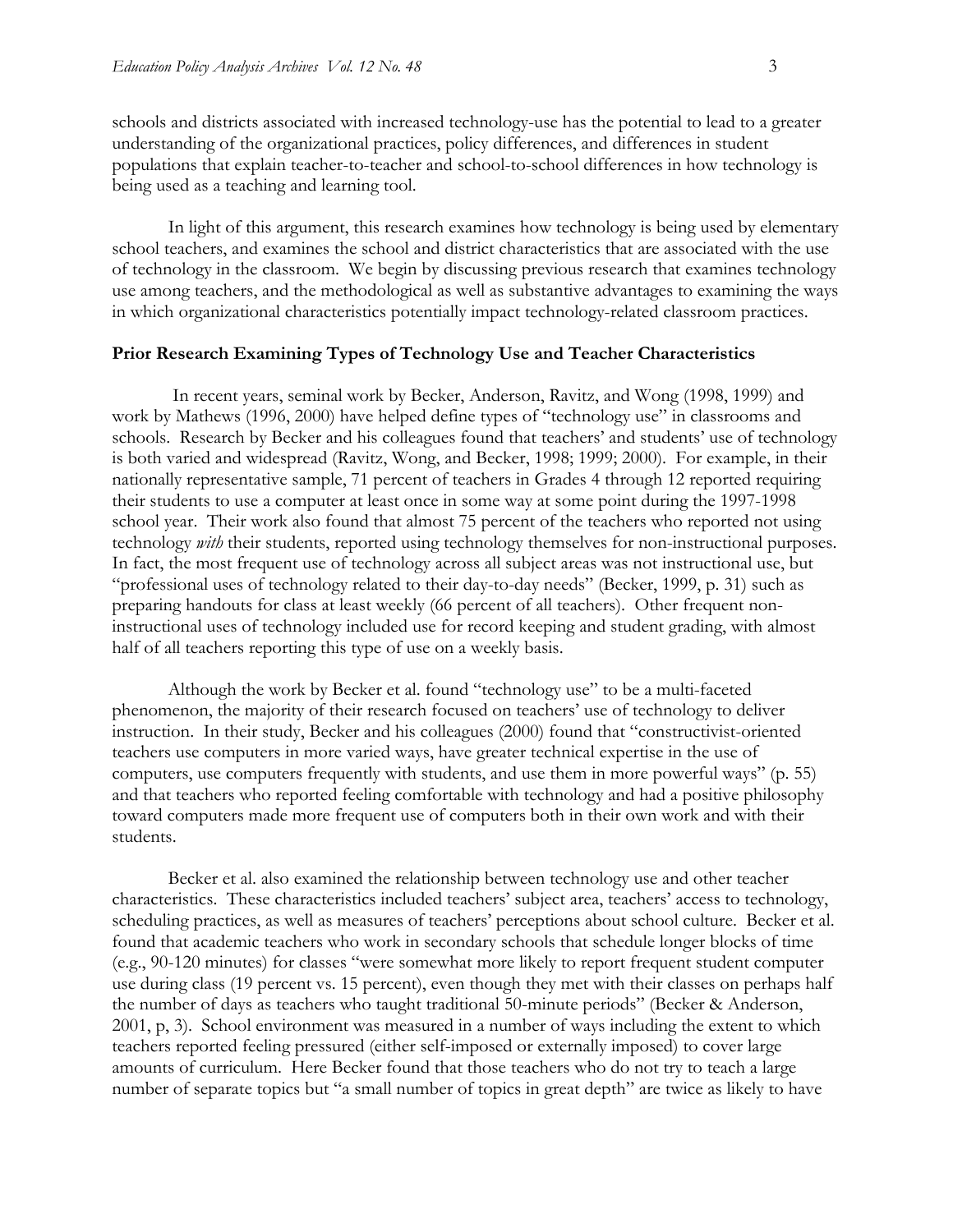their students use computers in class (29 percent vs. 14 percent, respectively) as are those teachers who report pressure to cover a large amount of curriculum.

Similarly, Mathews' study (1996, 2000) which examined 3,500 K-12 survey responses from teachers in Idaho found that "technology use" is not a singular concept. Mathews' research examined teachers' use of technology for the preparation of class materials, for reporting attendance, for word processing, for tutorials that explain concepts/methods, and for drill and practice. Using ordinary least squares regression to examine technology use, Mathews found that predictors varied in their ability to predict the many different technology uses that were observed among teachers, confirming the hypothesis that there is no single, generic definition of "technology use". For example, Mathews found teachers' level of education to be a powerful predictor of teachers' use of technology to prepare instructional materials, record attendance, and perform word processing, while the number of students in the class was a strong predictor of technology use to record and calculate grades, and for drill and practice. Mathews' work was the first to use regression models to predict deconstructed measures of how teachers use technology as a professional tool.

Both Becker et al. and Mathews' work demonstrate the refinement of measurement that is possible in assessing teachers' use of technology, and their statistical models show that context variables differ in terms of their relationship to each of the defined technology uses. A commonality across the work of Becker et al. and Mathews is the absence of contextual or organizational measures taken at the school or district level. Their research focuses on the teacher characteristics that potentially influence technology use, but neither study includes other potentially alterable variables measured at the school or district level that may be affecting the adoption of technology in the classroom by teachers. Although Becker and his colleagues' work does include some measures of school culture, these are measures taken at the teacher level and were not aggregated to create school or district averages. The research presented here seeks to extend the work of Mathews and Becker et al. by including organizational characteristics measured at the school and district level in models to predict four common uses of technology. Knowing that teachers are influenced by the structure of the system in which they work, we seek to examine technology use using a multilevel or hierarchical approach.

#### **Examining Teachers' Use of Technology Using a Hierarchical Approach**

Over the past two decades, researchers have become increasingly aware of the pitfalls of examining organizational data using traditional analyses such as ordinary least squares analysis or analysis of variance, and of the need to analyze education-related processes using a hierarchical or nested approach (Robinson, 1950; Cronbach, 1976; Haney, 1980; Burstein, 1980; Bryk & Raudenbush, 1992; Kreft & de Leeuw, 1998). As far back as 1976, Cronbach wrote the following:

The majority of studies of educational effects – whether classroom experiments, or evaluations of programs, or surveys – have collected and analyzed data in ways that conceal more than they reveal. The established methods have generated false conclusions in many studies (1976, p.1)

A hierarchical approach is recommended because education systems are typically organized in a hierarchical fashion; students are nested within classrooms, classrooms within schools, and schools within districts. At each level in an educational system's hierarchy, events take place and decisions are made that potentially impede or assist the events that occur at the next level. For example,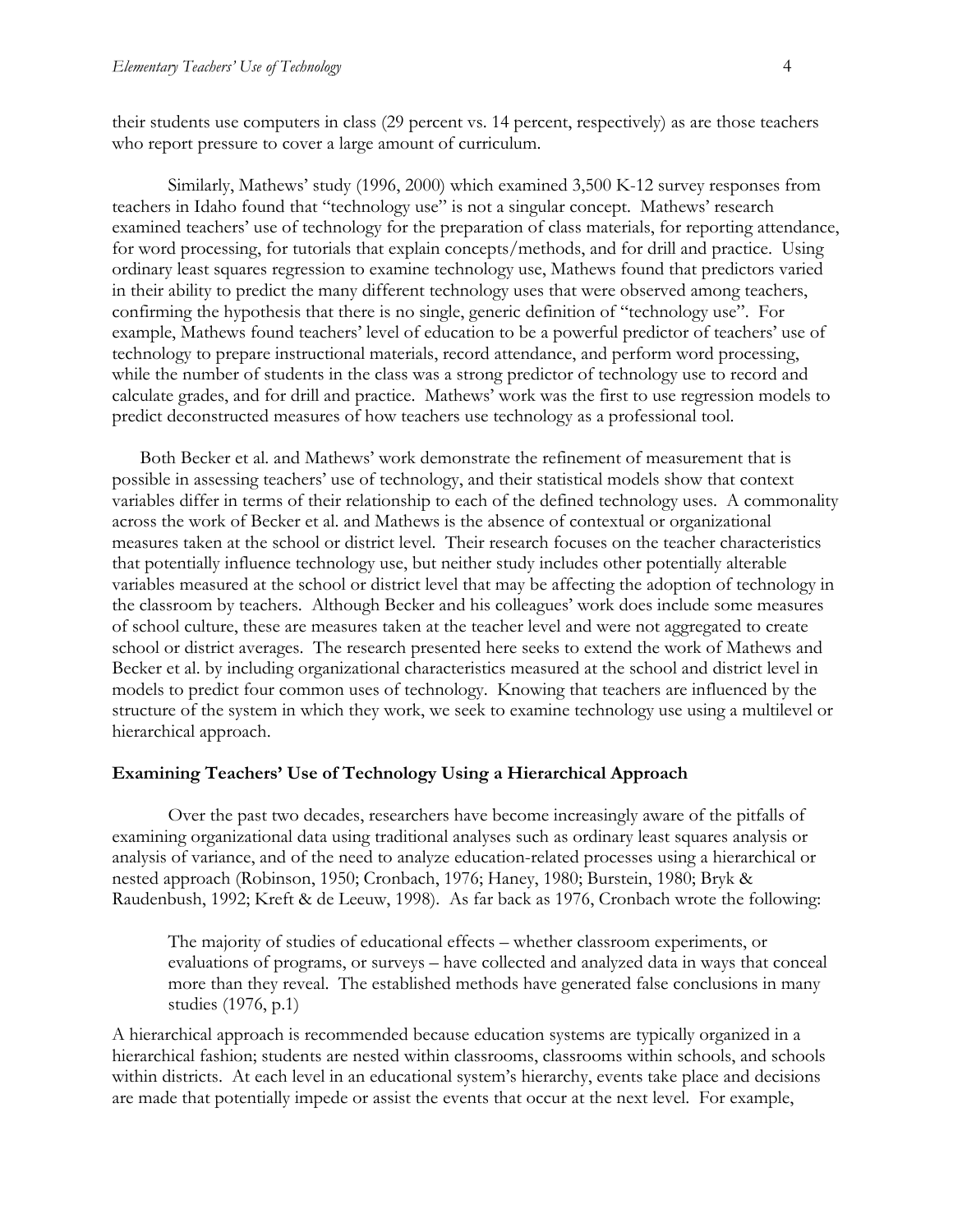decisions made at the district level may have profound effects on the technology resources available for teaching and learning in the classroom.

Given that decisions to make technology available in classrooms are typically made at the school or district level, it is important to examine the school system as a hierarchical organization within which technology use occurs, and to identify alterable characteristics at the school or district levels that could positively affect the use of technology as a teaching and learning tool in the classroom. A hierarchical approach to analyzing the factors that are associated with increased technology use requires the analysis of individuals within groups, and groups within larger organizations, and has a number of advantages over more traditional approaches. The advantages of the hierarchical approach include the following (Bryk & Raudenbush, 1992; Goldstein, 1995; Kreft & de Leeuw, 1998):

- the approach allows the examination of technology use as a function of classroom, teacher, school and district characteristics;
- the approach allows the relationship between characteristics such as school socioeconomic status or the availability of technology-related professional development, and technology use to vary across schools;
- the approach "borrows strength" from the relationship between structural characteristics and technology use in other schools in order to create a better understanding of the processes that impact technology use;
- differences among teachers within schools and differences between schools can be explored at the same time therefore producing a more accurate representation of how organizational characteristics are associated with technology use in the classroom.

Recognizing this importance, the purpose of this study is to examine elementary teachers' use of technology from a multilevel perspective. Using data collected as part of the Use, Support, and Effect of Instructional Technology (USEIT) Study, this research applies hierarchical linear modeling techniques to examine the ways in which elementary teachers' use of technology is influenced by the characteristics of their schools and districts. Using a two-level model, this research examines technology use as a function of teacher characteristics at level-1, and as a function of school and district leadership characteristics, and technology-related policies at level-2. Based on these findings, implications for school and district technology-related policies and practices are explored. Prior to examining these issues, we provide a brief overview of the USEIT study and the measures used in the hierarchical models. Throughout the present work, the term technology refers specifically to computer-based technologies and includes personal computers, LCD projectors, and Palm Pilots.

#### **USEIT Study Data**

Data from the USEIT study were analyzed to examine the organizational characteristics that are associated with technology use. The USEIT study, which was conducted in 22 school districts in Massachusetts, was designed to examine how educational technologies are being used by teachers and students, which factors influence these uses, and how these uses affect student learning. In the spring of 2002, surveys were administered to gather data about district technology programs, teacher and student use of technology both in and out of the classroom, as well as information about the factors that influence these uses. In total, survey responses were obtained from 120 district-level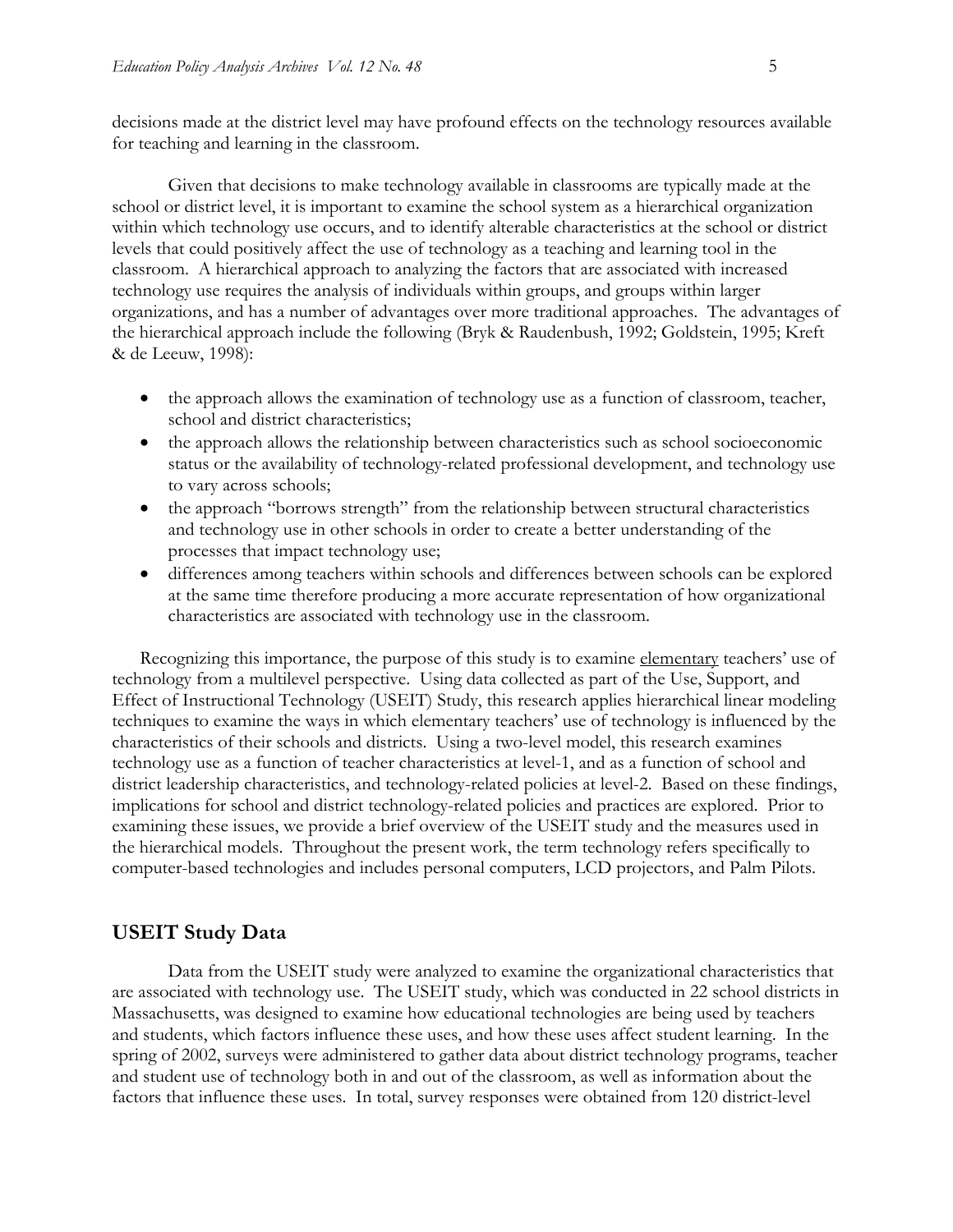$\overline{a}$ 

administrators, 122 principals, 4,400 teachers, and 14,200 students in elementary, middle, and high school.<sup>1</sup> The USEIT sample design allows students, teachers, principals and district-level administrators to be linked to each other.

This paper presents analyses based on survey responses from 1,490 elementary classroom teachers in 96 schools from grades kindergarten through Grade 6. Special education teachers were not included in the sample. Approximately 86 percent (1,276) of the elementary teachers included in the sample reported teaching all subjects, and the remaining 14 percent reported teaching English, mathematics, science, or social studies in some combination. Ninety-three percent of the sample was female. The majority of teachers surveyed were veteran teachers with approximately 58 percent reporting that they had been teaching for more than 10 years at the time the survey was administered. Only 3 percent of the elementary teachers reported having been teaching for less than one year. Approximately 83 percent (1,236) of the teachers surveyed reported having internet access in their classrooms, and 38 percent reported having access to three or more desktop computers in their classrooms. Less than 14 percent of the teachers reported that they do not have access to desktop computers in their classrooms, and of this percentage about half have access to computers in either a lab/media center or in the library. Only about 4 percent of the sample reported not having access to either desktop computers or laptop computers in their classrooms, lab/media centers, or libraries.

The USEIT study was designed to focus on a broad range of issues related to teacher and student use of technology, and included several survey items that focused specifically on the ways in which teachers are currently using technology and the factors that influence these uses. In the analyses presented here, a subset of survey items from the student, teacher, school principal, and district technology director were used to provide insight into the policies and practices that influence the adoption of technology as a teaching and learning tool in the classroom.

#### **Outcome Measures: Defining Teacher Technology Use**

Despite a substantial body of research focusing on teachers' use of technology, definitions of "technology use" vary widely. Indepth studies such as those conducted by Becker and his colleagues and Mathews focus on a number of refined uses of technology, but many discussions centering on technology use in schools employ a generic definition of "teachers' technology use". The array of use definitions was identified as early as 1995 in the Office of Technology Assessment (OTA) report *Teachers and Technology: Making the Connection* which notes that previous efforts to examine teachers' use of technology employ different categorizations and definitions of what constituted technology use in the classroom. The report points out that a 1992 survey conducted by the International Association for the Evaluation of Educational Achievement (IEA), defined a "computer-using teacher" as someone who "sometimes" used computers with students. In 1994, Becker constructed a more sophisticated classification to identify computer-using teachers. Comparing the two measures, the OTA found that while the IEA study classified 75 percent of teachers as "computerusing teachers", Becker's measure classified only 25 percent of teachers this way. In recent years, the expansion of the internet and email access, the universal availability of software programs that

<sup>&</sup>lt;sup>1</sup> For a complete description of the study design, response rates, sample demographics, and survey instruments see www.INTASC.org.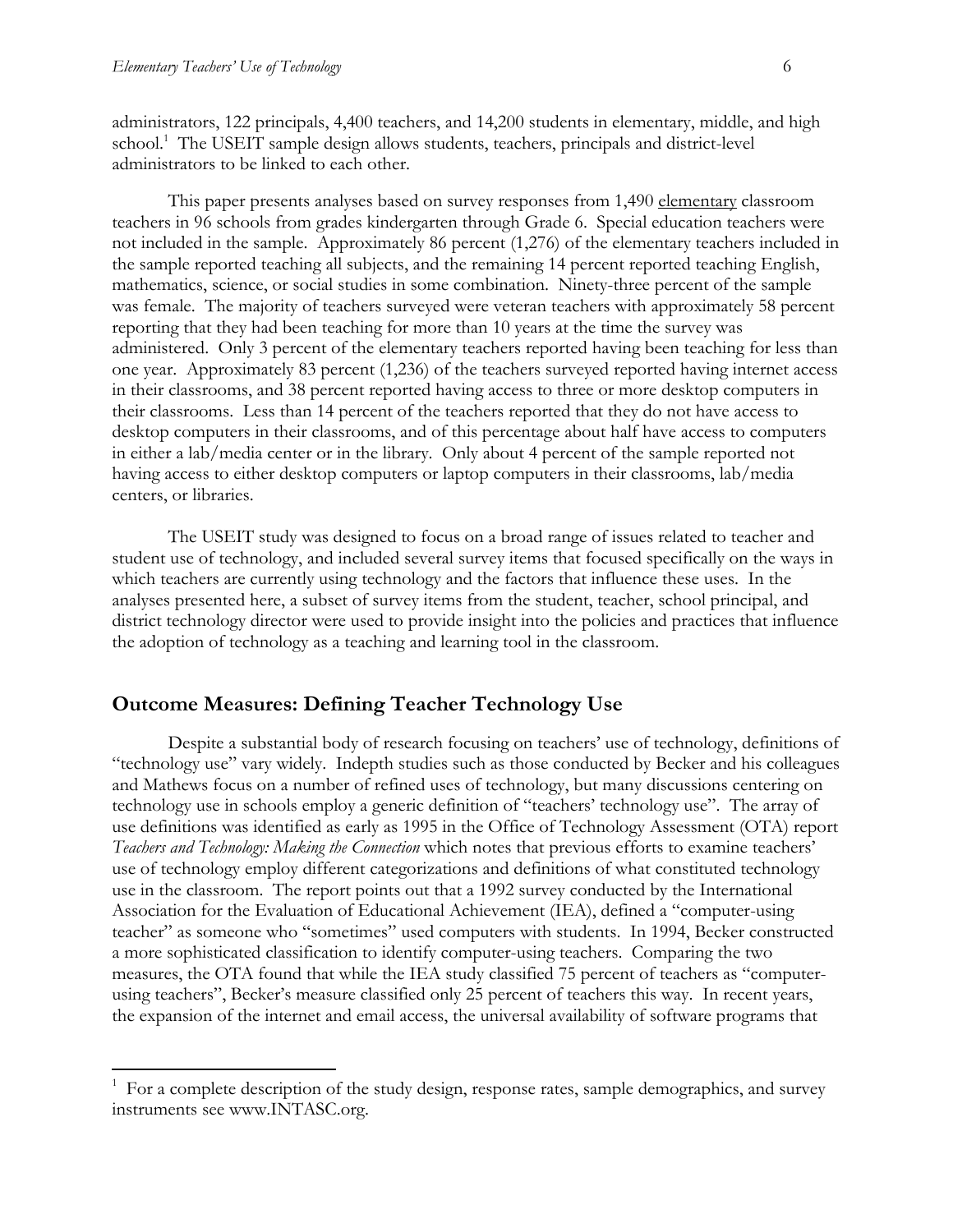$\overline{a}$ 

are easier to use, and the growth of an entire industry dedicated to the production of educational software has further confounded the definition of "technology use".

In order to tap into the multidimensional construct that is technology use and using many of the survey items developed by Becker et al., the USEIT surveys were designed to measure a large number of variables that relate to technology use. Building upon the theory-driven design of the surveys, teacher responses were analyzed and combined into composite variables to create refined measures of technology use. Using principal component analysis, a number of scales representing specific categories of technology use were created by combining a subset of survey items that were closely related to each other. For example, some survey items focused on the use of a specific type of technology, such as an LCD projector or the use of technology for communication with parents, colleagues, and administrators, while other items focused on the many ways in which teachers ask students to use technology for writing papers, conducting research, using spreadsheets, or for creating web pages. Other survey items focused on teachers' use of technology such as for creating quizzes and tests, preparing lessons, or accommodating lessons. In this paper, four specific uses of technology were examined. These are as follows:

- 1. Teachers' use of technology for delivering instruction;
- 2. Teacher-directed student use of technology during classtime;
- 3. Teacher-directed student use of technology to create products; and
- 4. Teachers' use of technology for class preparation.

Table 1 presents the individual items used to create the four technology use scales, and the reliability of each of the scales for the elementary school teachers. Use of technology for delivering instruction is measured using a single item and each of the other outcomes is made up of a linear combination of at least 3 items.<sup>2</sup> Each scale was created to have a mean of zero and a standard deviation of 1. In the multilevel regression models, these four outcome measures are modeled as a function of teacher, school, and district characteristics.

Presenting a deconstructed view of technology use does not imply that these measures are completely independent. In fact, *Table 2* shows that these uses are moderately and positively correlated with each other, indicating that on average, teachers who use technology for one purpose are also likely to use technology for other purposes. The strongest relationship exists between teacher-directed student use of technology during class time and teacher-directed student use of technology to create products (0.590).

 $2^{2}$  Extensive exploratory data analysis was conducted in order to identify other variables that could be used in conjunction with the measure of technology use for delivery to create a composite, but this item consistently appeared to be measuring a different construct. This item was standardized to have a mean of zero and a standard deviation of 1.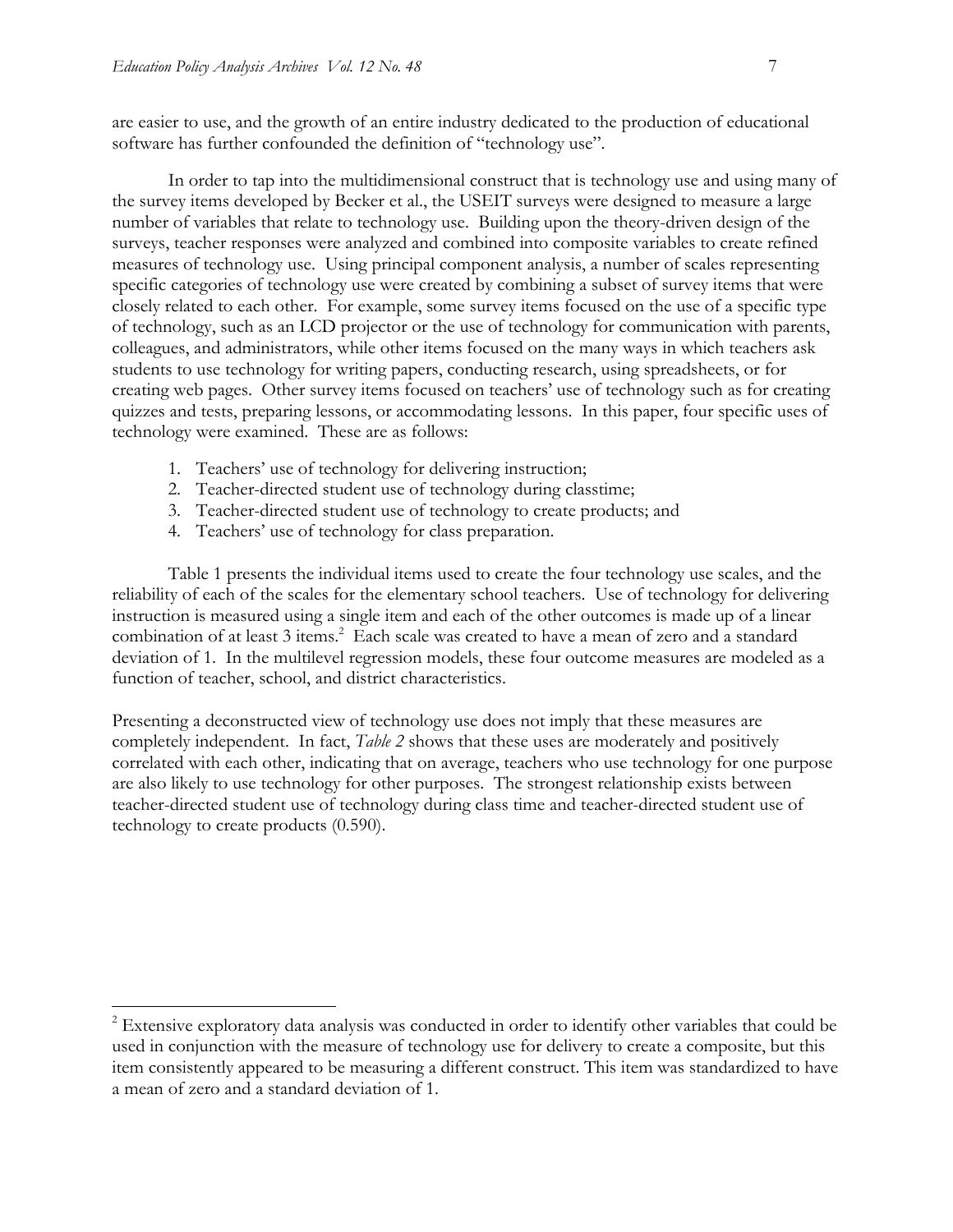| Table 1                                                                           |
|-----------------------------------------------------------------------------------|
| <b>Outcome Scales, Constituent Items, and Reliability for Elementary Teachers</b> |

| <b>Outcome Measure</b>                                     | <b>Constituent Items</b>                                                 |
|------------------------------------------------------------|--------------------------------------------------------------------------|
| Teachers' use of technology for                            | How often do you use a computer to                                       |
| delivering instruction                                     | deliver instruction to your class?                                       |
| Teacher-directed student use of                            | During classtime how often did students                                  |
| technology during classtime                                | work individually using computers this                                   |
| Cronbach's alpha = $0.84$                                  | year?                                                                    |
|                                                            | During classtime how often did students                                  |
|                                                            | work in groups using computers this year?                                |
|                                                            | During classtime how often did students do                               |
|                                                            | research using the internet or CD-ROM                                    |
|                                                            | this year?                                                               |
| Teacher-directed student use of                            | During classtime how often did students                                  |
| technology to create products<br>Cronbach's alpha = $0.72$ | use computers to solve problems this year?                               |
|                                                            | During classtime how often did students                                  |
| Teachers' use of technology for class                      | present information to the class/using a                                 |
| preparation                                                | computer this year?                                                      |
|                                                            | During classtime, how often did students                                 |
| Cronbach's alpha = $0.79$                                  | use a computer or portable writing device                                |
|                                                            | for writing this year?                                                   |
|                                                            | How often did you ask students to produce                                |
|                                                            | multimedia projects using technology?                                    |
|                                                            | How often did you ask students to produce                                |
|                                                            | web pages, websites or other web-based<br>publications using technology? |
|                                                            | How often did you ask students to produce                                |
|                                                            | pictures or artwork using technology?                                    |
|                                                            | How often did you ask students to produce                                |
|                                                            | graphs or charts using technology?                                       |
|                                                            | How often did you ask students to produce                                |
|                                                            | videos or movies using technology?                                       |
|                                                            | How often did you make handouts for                                      |
|                                                            | students using a computer?                                               |
|                                                            | How often did you create a test, quiz or                                 |
|                                                            | assignment using a computer?                                             |
|                                                            | How often did you perform research and                                   |
|                                                            | lesson planning using the internet?                                      |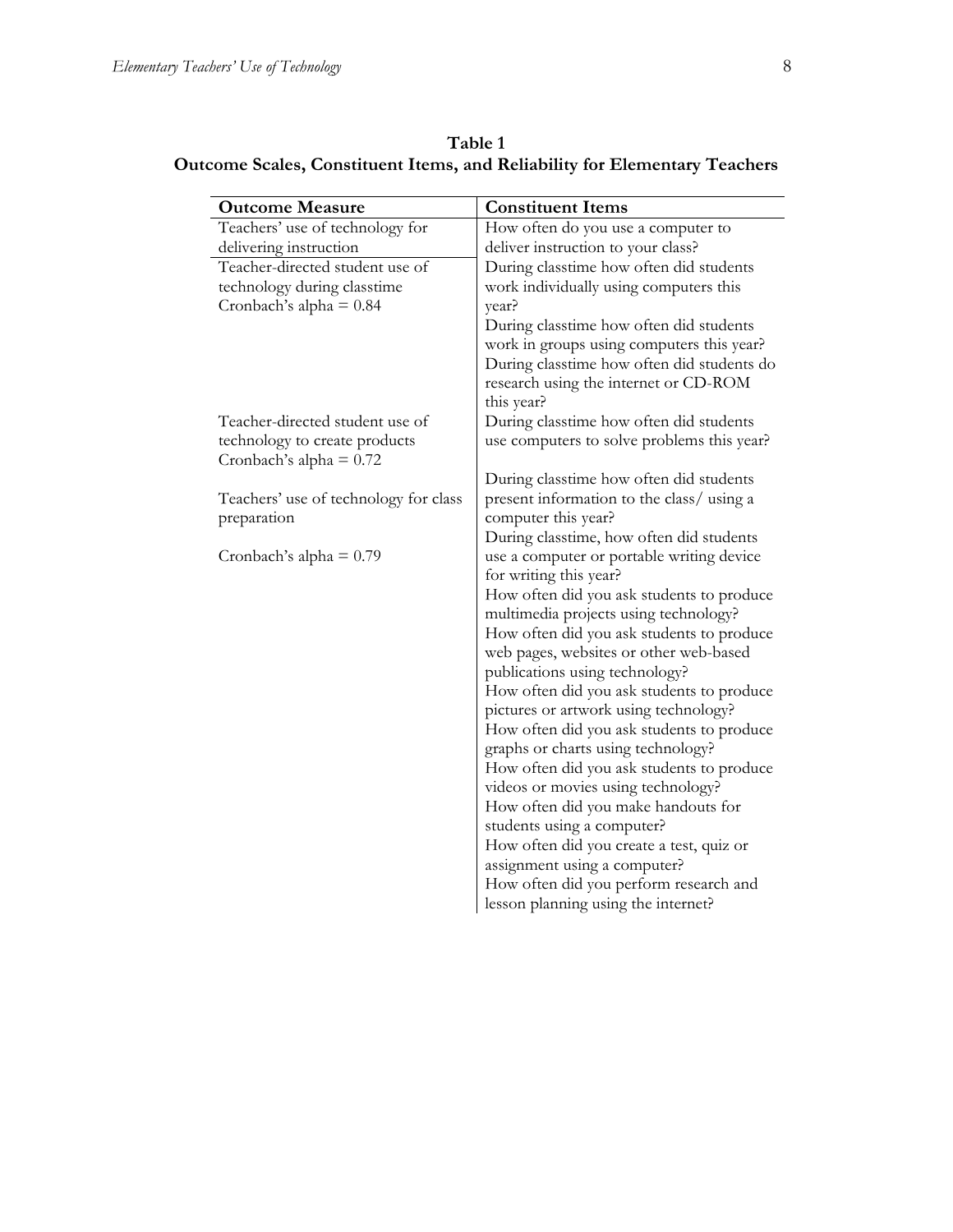|                                                               |                |            | Teacher use of Teacher-directed Teacher-directed Teachers use |             |
|---------------------------------------------------------------|----------------|------------|---------------------------------------------------------------|-------------|
|                                                               | technology for | student    | student                                                       | Οf          |
|                                                               | delivering     | technology | technology                                                    | technology  |
|                                                               | instruction    | use during | use to create                                                 | for class   |
|                                                               |                | class time | products                                                      | preparation |
| Teacher use of technology for<br>delivering instruction       |                |            |                                                               |             |
| Teacher-directed student technology<br>use during classtime   | .486           |            |                                                               |             |
| Teacher-directed student technology<br>use to create products | .362           | .590       |                                                               |             |
| Teachers' use of technology for                               |                |            |                                                               |             |
| class preparation                                             | .265           | .300       | .284                                                          |             |

**Table 2 Correlation Table of Technology Use Measures for Elementary Teachers** 

All correlations are significant at the 0.01 level (2-tailed).

To provide a sense of the degree to which teachers employ technology for each of these four uses, Figure 1 contains the average score across each of the items that comprise the four use scales on a scale which ranges from low to high use.



**Figure 1. Frequency of elementary teacher technology uses.** 

The figure shows that teachers use technology most frequently for preparation purposes and least frequently for directing their students to create products using technology. These data support Cuban's (2001) argument that teachers tend not to use technology in the classroom very frequently.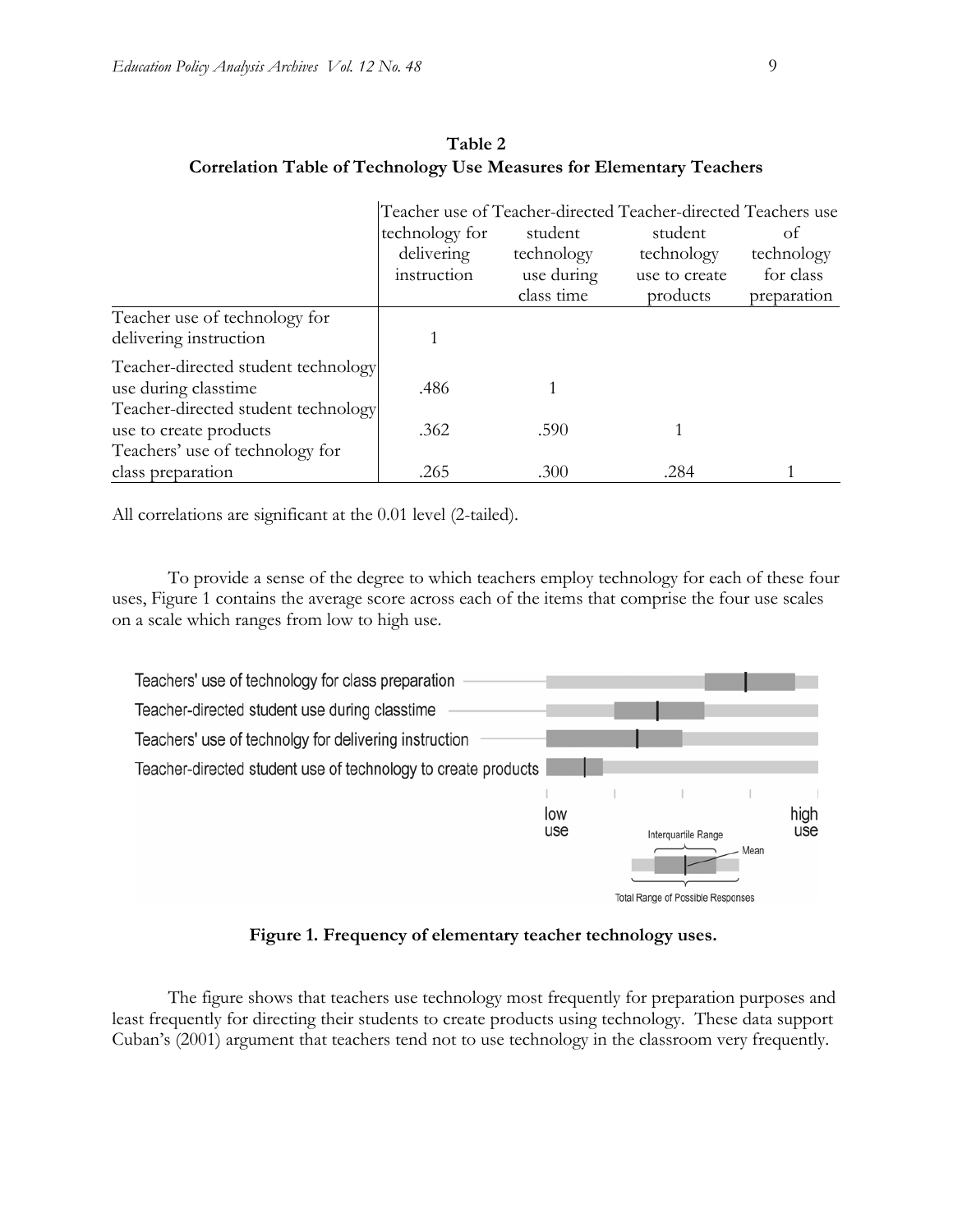#### **Methods**

The analyses presented in this research were conducted using a two-level hierarchical linear regression model. In this model, teacher use of technology was modeled at level-1 as a function of teacher characteristics and beliefs, and at level-2 by school and district characteristics. The general hierarchical model assumes a random sample of i teachers within J schools, such that  $Y_{ii}$  is the outcome variable (technology use in this case) for teacher i in school j (Bryk & Raudenbush, 1992). The level-1 or teacher model is expressed as follows:

$$
Y_{ij} = \beta_{0j} + \beta_{1j} X_{1ij} + \beta_{2j} X_{2ij} + \dots + \beta_{kj} X_{kij} + r_{ij}
$$

In this model, the teacher outcome,  $Y_{ii}$  is modeled as a function of a linear combination of aggregate classroom and teacher level predictors,  $X_{kij}$ . This model states that the predicted outcome is composed of a unique intercept  $β_{0j}$ , and slope for each school  $β_{kj}$ , as well as a random student effect,  $r_{ij}$ . The intercept represents the base technology use in each school and the random teacher effect is assumed to be normally distributed with a mean of zero and variance,  $\sigma^2$ . The chief difference between this model and an ordinary least squares model is that level-1 predictors may vary across schools (Bryk & Raudenbush, 1992). In the models used in this research, only mean technology use is allowed to vary between schools.

The variation in the level-1 predictors across schools is modeled at the second level; the level-1 predictors are modeled as outcomes at level-2. The level-2 model is expressed as follows:

$$
\beta_{kj} = \gamma_{0k} + \gamma_{1k} W_{1j} + \gamma_{2k} W_{2j} + \dots + \gamma_{P-1k} W_{P-1j} + u_{kj}
$$

Each  $\beta_{kj}$  is modeled as a function of a combination of school- or district-level predictors, W<sub>pj</sub>, and each  $\gamma_{\rm pk}$  represents the effect of the predictors on the outcome. Each school has a unique random effect,  $u_{ki}$ , which is assumed to be normally distributed with a mean of zero and variance  $\tau_{kk}$  for any k.

These models allowed the total variability in each of the four technology use measures to be partitioned into its within-school and between-school variance components, and allow predictors to be added at each level that explain a proportion of both the within-school and between-school variance available. Although it might be considered more appropriate to model technology use as varying within-schools, between-schools within-districts, and between-districts, it is not possible to reliably do so with this data. In order to be able to examine differences between schools within districts independently of the differences between districts, more districts than are available in the USEIT study would be required. For this reason, the between-school variability will be confounded with the between-district variability in the models presented in this research. At the district/school level, both district and school characteristics will be included in the models in order to explain differences among schools/districts.

The hierarchical regression analyses were carried out in three stages. When conducting the hierarchical analysis, the first step required the examination of the amount of variability in the outcome, technology use in this case, that existed within and between schools/districts. In order to accomplish this, unconditional models, in which no predictors other than teachers' school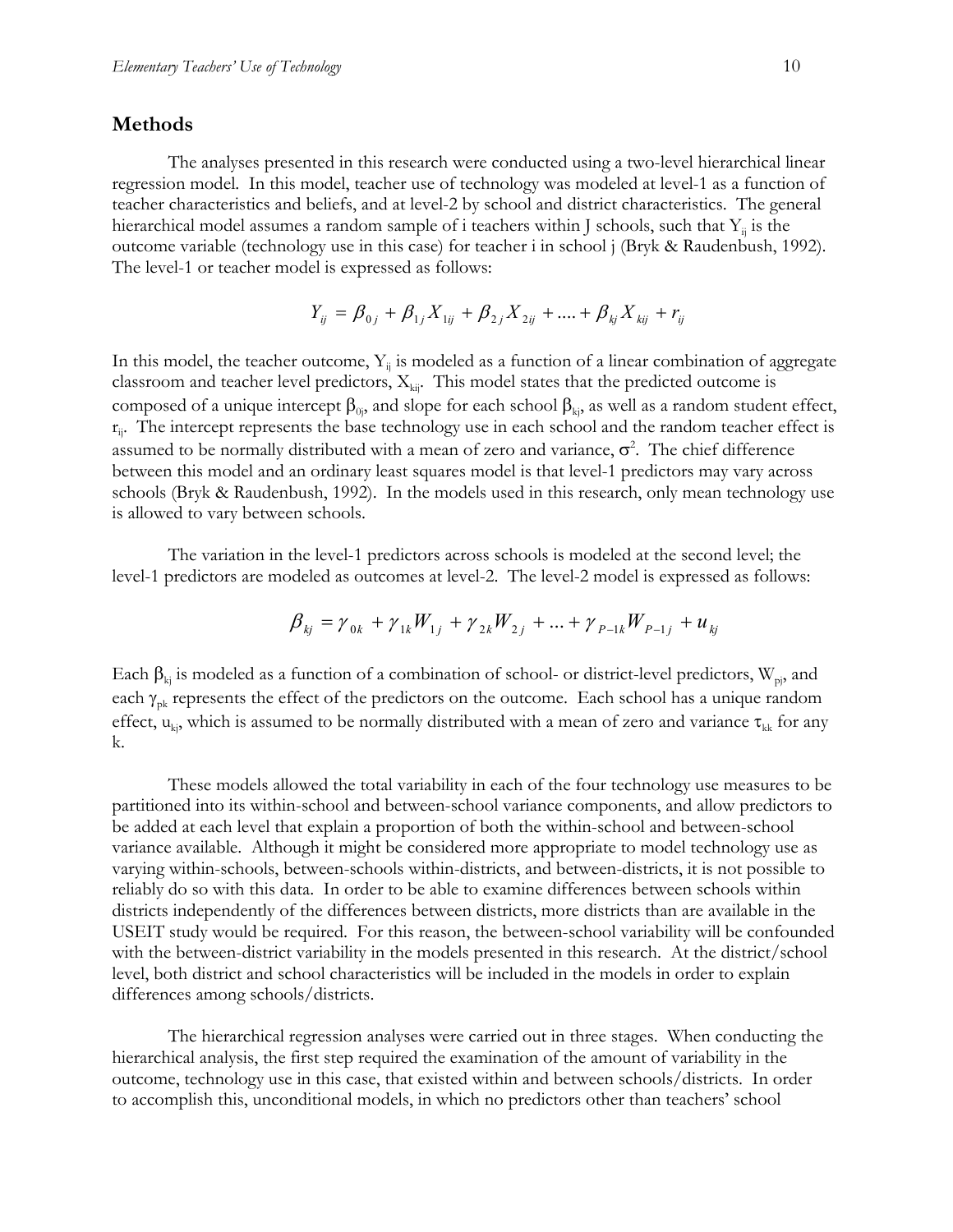membership were known, were formulated. To develop a better understanding of the organizational factors that were associated with increased technology use, the second stage of the analysis involved extensive theory-driven, exploratory data analysis to identify variables observed to be associated with each of the four technology uses. These variables included: grade level, number of years teaching, access to technology, type and availability of professional development, perceived need for technology-related professional development, pressure to use technology, the level of technology-support available, teachers' pedagogical beliefs, as well as teachers' comfort level with technology, and beliefs about the efficacy of technology. For many predictors, teacher measures were aggregated to the school level in order to create a measure of average school characteristics. Guided by past research and theory, exploratory multilevel models were formulated.

Each of the predictor variables and composites measured at the teacher, school, or district level ( $X_{kij}$  and  $W_{pj}$ ) were standardized to have a mean of zero and standard deviation of 1. Principal components analysis was again used to validate the existence of measurement scales and to create standardized scale scores, and reliability coefficients were calculated. The variables and composites included in the exploratory phase are listed in Table 3 and a complete description, including scale reliability is included in Appendix A.

In the final stage of the analysis, variables identified during the exploratory stage were combined into more parsimonious models to predict each of the four technology use outcome measures. In this way, each of the four uses are predicted by a different set of independent variables. In each model, an indictor of school socioeconomic status is included to examine whether school socioeconomic status contributes to differences among schools in terms of technology use. The index was created from three separate measures: school-mean number of books in students' homes, school-mean amount of technology available in students' homes, and percent of students in a school not receiving free or reduced lunch. Principal components analysis was used to confirm that these three variables were measuring the same construct; one component with an eigenvalue greater than 1 was extracted which accounted for 87 percent of the variance. The factor loadings for the three variables were each greater than .90.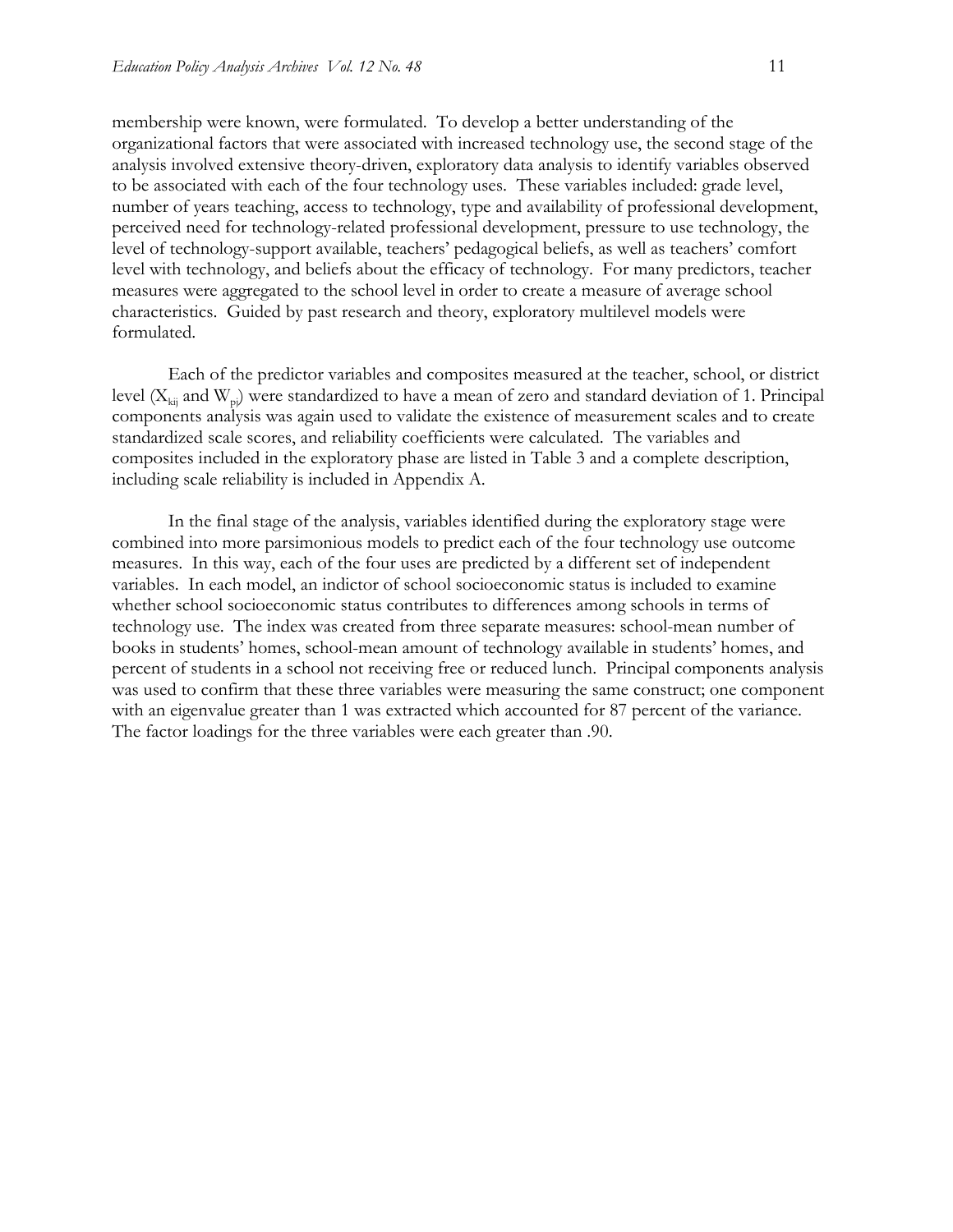#### **Table 3 Variables and Composites Included in Exploratory Analysis Phase**

#### **Measures taken at the teacher level**

Perceived importance of technology for the school/district Characteristics that shape technology use in your classroom Leadership emphasis on technology items Teachers' need for professional development for basic skills Teachers' need for professional development relating technology integration Student characteristics obstruct technology use Leadership and teacher input issues obstruct technology use Access obstructs technology use Quality of computers obstructs use Poor professional development obstructs technology use Problems incorporating technology obstruct use Problems getting technology to work obstructs technology use District success implementing the technology program Importance of computers for teaching Teacher confidence using technology Pressure to use technology Community support for change Support for growth Relationship with principal Support for innovation Computers harm student learning Beliefs about teacher-directed instruction Belief that computers help students Constructivist beliefs

#### **Measures taken at the district level**

Number of restrictive policies scale Line item funding for technology Leaders discuss technology Evaluations consider technology Principal's technology decision Variety of technology-related professional development The extent to which professional development focuses on technology integration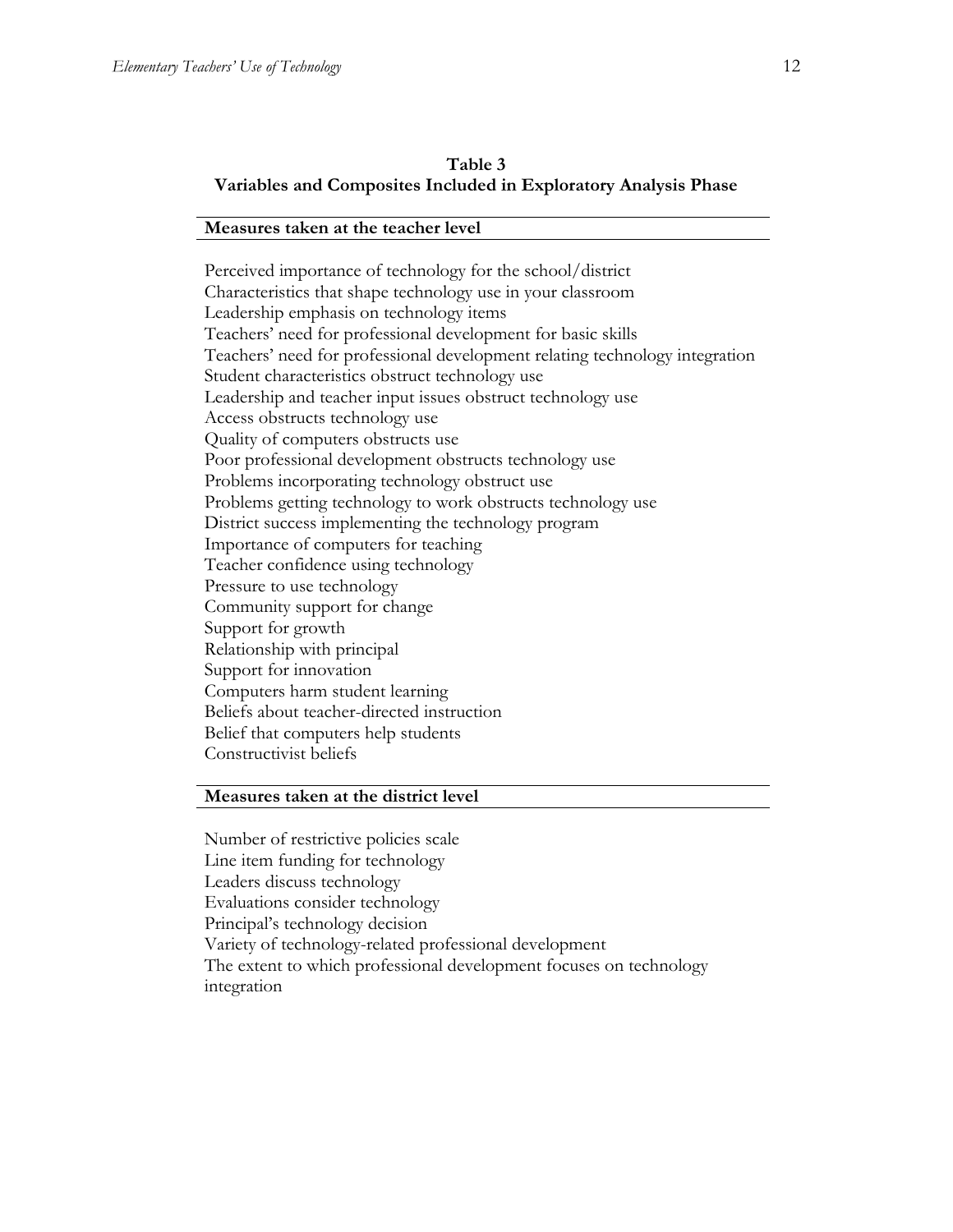#### **Results**

Table 4 presents the unconditional variance components for each of the four technology uses. The results indicate that although the majority of variability in each use exists among-teachers within-schools, a significant proportion of the variability lies between schools. The largest school-toschool differences occur for the measure concerned with how often teachers direct students to use technology during classtime; 16 percent of the total variability for this type of technology use lies between schools. It appears that the smallest between school differences occur for the use of technology for preparation measure. It is interesting to recall that *Figure 1* indicated that use for preparation was the most frequently occurring type of technology use among elementary teachers.

|                                        | Teacher use of Teacher-directed Teacher-directed Teachers<br>technology for<br>delivering<br>instruction | student<br>technology<br>use during<br>class time | student<br>technology<br>use to create<br>products | use of<br>technology<br>for class<br>preparation |
|----------------------------------------|----------------------------------------------------------------------------------------------------------|---------------------------------------------------|----------------------------------------------------|--------------------------------------------------|
| Percent of variance within<br>schools  | 86%                                                                                                      | $84\%$                                            | 89%                                                | $94\%$                                           |
| Percent of variance between<br>schools | $14\%$ <sup>‡</sup>                                                                                      | $16\%^{\ddagger}$                                 | $11\%^+$                                           | $6\%$                                            |

| Table 4                                                           |
|-------------------------------------------------------------------|
| <b>Unconditional Variance Components for Four Technology Uses</b> |

‡ The amount of variability between schools is significant for p<.001.

Table 5 presents the standardized regression coefficients and their associated standard errors for the variables that combine to produce the best prediction models for each of the four types of technology use. Hierarchical linear regression modeling is a generalization of ordinary least squares analysis in which each level in the hierarchy is represented by a separate regression equation. For this reason, the multilevel regression coefficients refer to specific levels in the hierarchical structure of the data and are interpreted in the same way as traditional regression coefficients. The results of the analyses are presented in two ways. First, each model is discussed independently in order to understand the processes associated with each of the four uses. Second, the strength of the associations are compared across models.

#### **Comparisons Within Models**

#### **Teacher use of technology for delivering instruction**

The strongest predictors of school-to-school differences among teachers' use of technology for delivering instruction are school-mean perceived pressure to use technology (0.371) and, not surprisingly, school-mean availability of technology (0.375). At the school-level, mean perception regarding inadequate professional development (-0.193) has a negative relationship with technology use for delivering instruction. Conversely, increased variety in the types of technology-related professional development reported to be available to teachers within a school appears to have a small positive effect on teachers' use of technology for delivering instruction (0.067). The teacher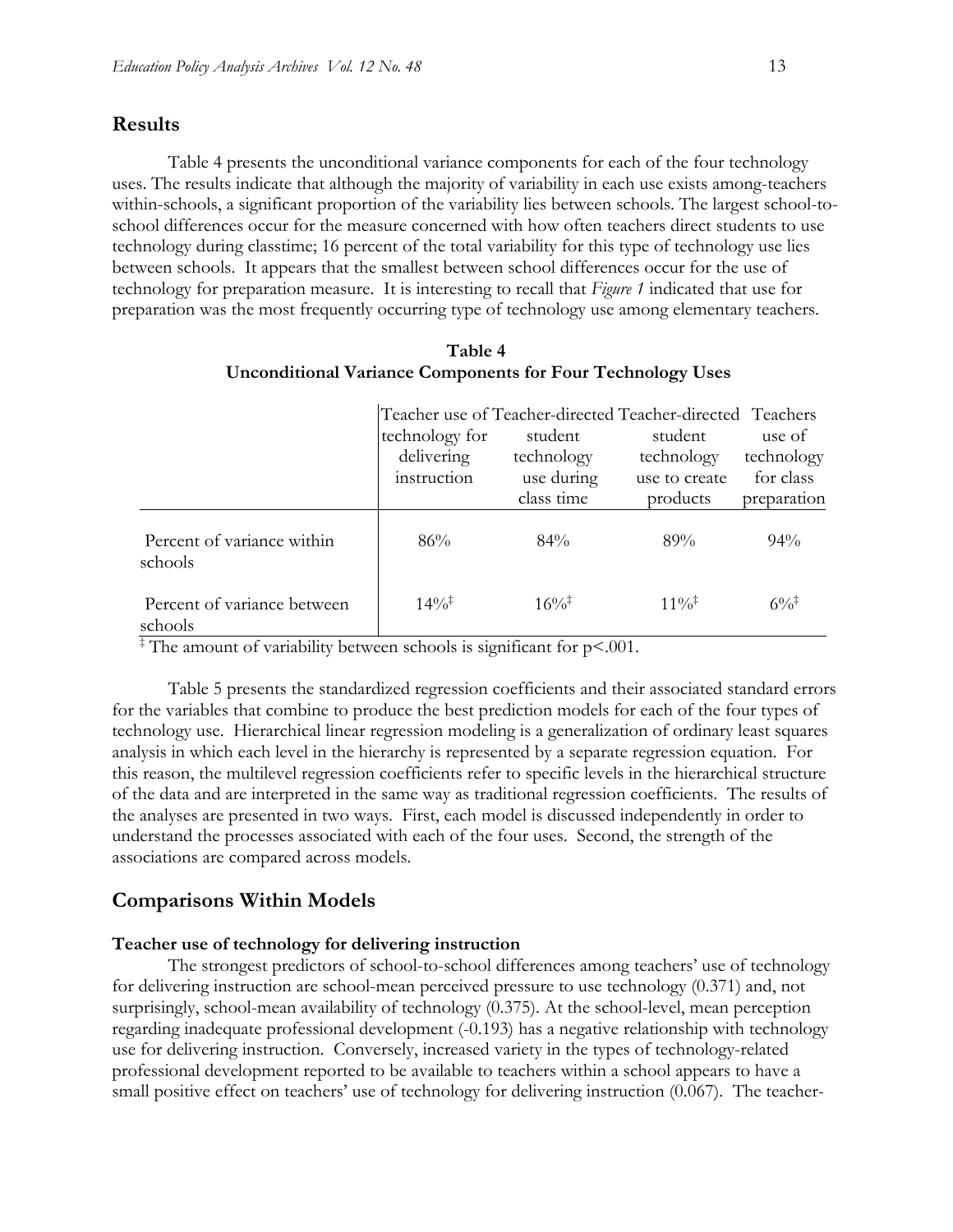level model indicates that teachers who possess higher levels of confidence using technology (0.129) and more positive beliefs about technology (0.114) are more likely to use technology for delivering instruction. Not surprising, teachers who report having difficulty integrating technology into the curriculum are less likely to use technology for delivery.

#### **Teacher-directed student use of technology during classtime**

In addition to their importance for predicting teachers' use of technology for delivery, school-mean perceived pressure to use technology (0.321) and school-mean availability of technology (0.265) are also highly, positively related to the rate at which teachers direct their students to use technology during classtime. The extent to which professional development focuses on the integration of technology (0.303) is also a strong between-school predictor for this type of use. The importance of being prepared to integrate technology is also mirrored at the teacher-level; teachers who report experiencing problems integrating technology into the curriculum (-0.106) are significantly less likely to direct their students to use technology during classtime. At the teacher level, beliefs about student-centered instruction (0.069) and about the positive impacts of computers on students (0.188) are positive predictors of teacher-directed student use of technology during class time.

#### **Teachers direct students to create products using technology**

Preparation to integrate technology through professional development (0.206) as well as pressure to use technology (0.307) are strong, positive predictors of school-to-school differences in the frequency with which teachers direct students to create products using technology. Teacher beliefs about the positive impacts of technology (0.157) and constructivist beliefs (0.109) are positively related to increased use at the teacher level. Conversely, perceived problems integrating technology into the curriculum is associated with less frequent use.

#### **Teachers use technology for preparation**

Although the extent to which professional development focuses on integration (0.134) and the variety of technology-related professional development available to teachers (0.068) are significant, the availability of technology (0.233) is the strongest, positive predictor of technology use for preparation at the school level. At the individual level, beliefs about student-centered instruction (0.066), and positive beliefs about the effects of technology (0.067) are both associated with increased use of technology for preparation. Higher teacher confidence is associated with the largest increase in the use of technology for preparation (0.270).

#### **Comparisons Across Models**

The regression coefficients in Table 5 indicate that for all four technology use measures, the predictor effects between schools are larger than the effects within schools. It is also clear that school and district characteristics differ in their ability to predict the four uses of technology defined here. At the school level, the extent to which professional development focuses on technology integration is associated with teachers' increased use of technology for class preparation (0.134) and increased use by students both during class time (0.303) and to create products (0.206).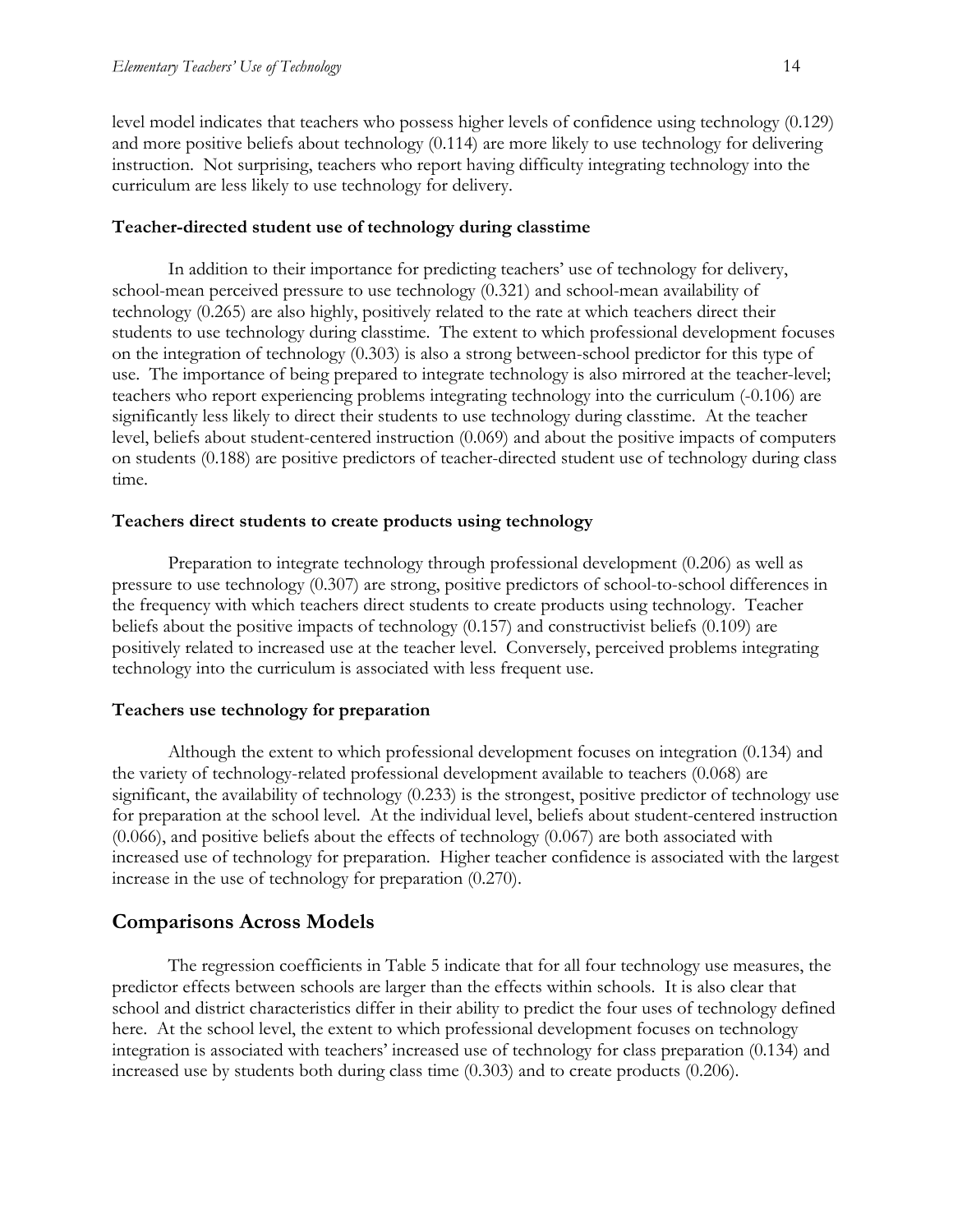Interestingly, according to the model, this predictor is not associated with teachers' use of technology for delivering instruction (0.000).

The models show that increased availability of technology is likely to result in increased use of technology for delivering instruction (0.375), increased teacher-directed use of technology by students during class time (0.265), and increased use by teachers for class preparation (0.233). Given that products created using technology are typically done outside of the classroom, availability of technology is not as strongly related to technology use for this purpose (0.131) as it is for the other three purposes.

School-mean teachers' perceived pressure to use technology is positively associated with each of the four uses. The observed relationship shows that teachers are more likely to use technology for delivering instruction (0.371), to have their students use technology during class time (0.321) and to create products using technology (0.307), and to a lesser degree, use technology for class preparation (0.123) when, on average, teachers in their school feel pressure to use technology.

Across the four models, the variety of available technology-related professional development is positively related to each of the four technology uses. The amount of restrictive policies for using technology that are in place within a school or district is negatively associated with the frequency with which teachers' direct students to use technology during classtime  $(-0.052)$  and direct students to create products using technology (-0.033). Very restrictive policies may be discouraging teachers from directing their students to use technology.

At the individual or teacher level, teachers who report problems incorporating technology into the curriculum appear less likely to use technology to deliver instruction (-0.099), less likely to have their students use technology during class time  $(-0.106)$  or to create products using technology (-0.071), and are less likely to use technology themselves for class preparation (-0.022). It is interesting to note that neither the quality of the available technology nor issues relating to student characteristics in the classroom appear to be strongly associated with any of the four uses; although the relationship is negative, the regression coefficients are weak and non-significant.

Similar to previous research (Ravitz, Becker, & Wong, 2000), pedagogical beliefs and beliefs about the positive impacts of technology are positively related to each of the four technology uses. The strongest positive predictor of whether a teacher will use technology to deliver instruction (0.114), have their students use technology during classtime (0.188), and have their students create products using technology (0.157) is a teacher's belief about the positive impacts of technology for students. As would be expected, teacher beliefs about technology's impact on students is not as strong a predictor of whether they themselves use technology for class preparation (0.067). Higher teacher confidence using technology is associated with increased use for delivering instruction (0.129) and in particular, increased use for class preparation (0.270). Consistent with Becker's findings, teachers who hold constructivist beliefs are more likely to have their students use technology during classtime (0.069) and to create products (0.109), and are more likely to use technology themselves for class preparation (0.066).

It is interesting to note that socioeconomic status is not a significant predictor of the differences among schools for any of the four uses. Perceptions about inadequate professional development are associated with decreased use of technology for delivering instruction (-0.193) and for class preparation (-0.126).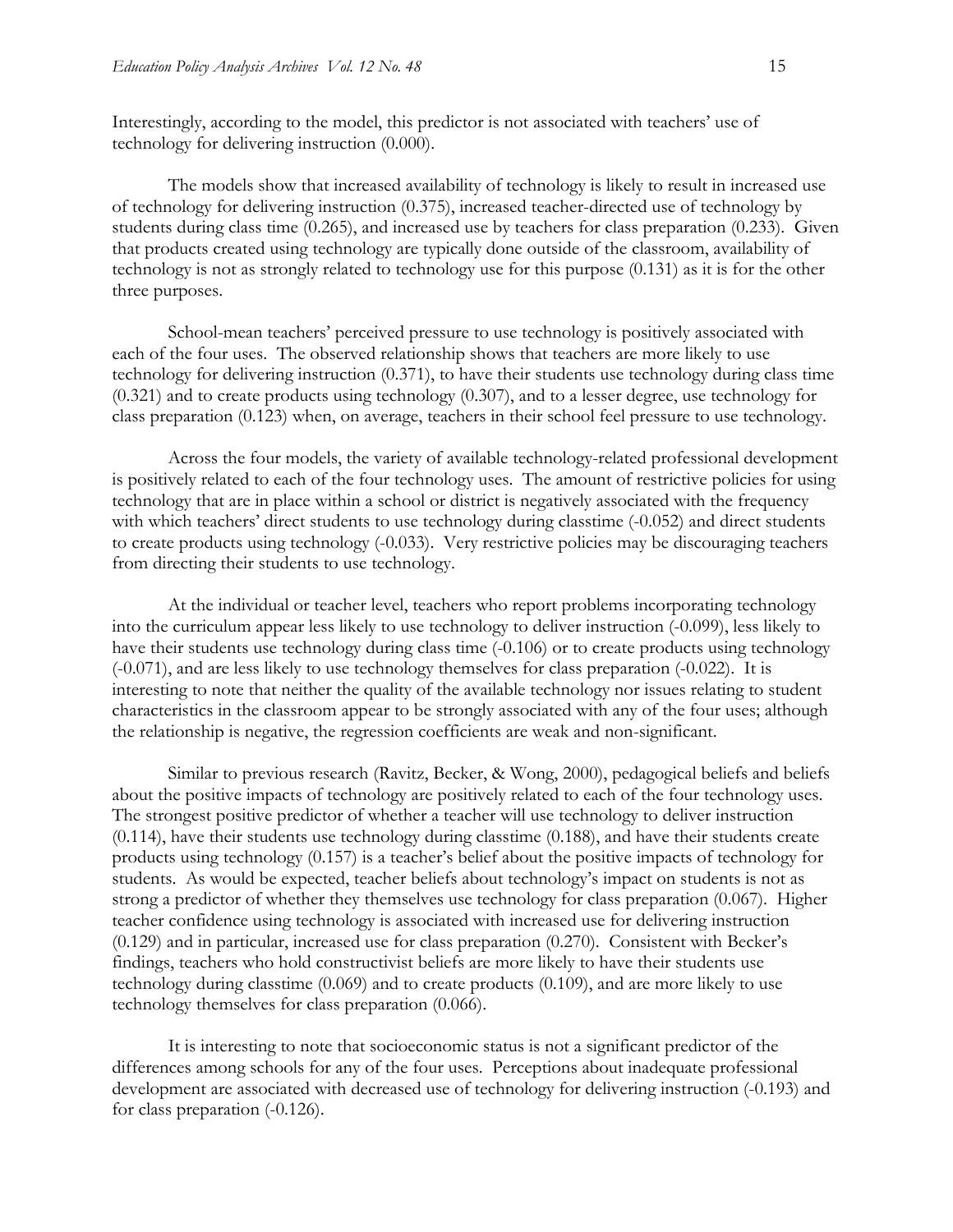#### **Variance Explained**

When context variables were added at each of the two levels, a portion of the available variance at each level was explained. However, the percentages in *Table 6* indicate that the regression models were not powerful for explaining differences in use among teachers within schools; the models each only explained less than 10% of the available variance within schools. At the school-level, the models explain a larger proportion of the available variance, but because the amount of available variance between schools was small to begin with, the total amount of variance explained by the models remained small.

Despite the relatively small amount of total variability in use explained by the models, the findings at the school level demonstrate the importance of examining technology use as a phenomenon that may be influenced by characteristics at different levels in a school system's hierarchy. Importantly, the ability of a school or district to manipulate or alter all of the factors related to technology use at the school level suggests that school and district policies, practices, and leadership can influence the ways in which, and extent to which teachers use technology for a variety of purposes. However, the small amount of variance explained at the teacher (or within school) level indicates although we are moving toward a greater understanding of the differences in use among schools, we have much to learn about the processes that impact use within schools.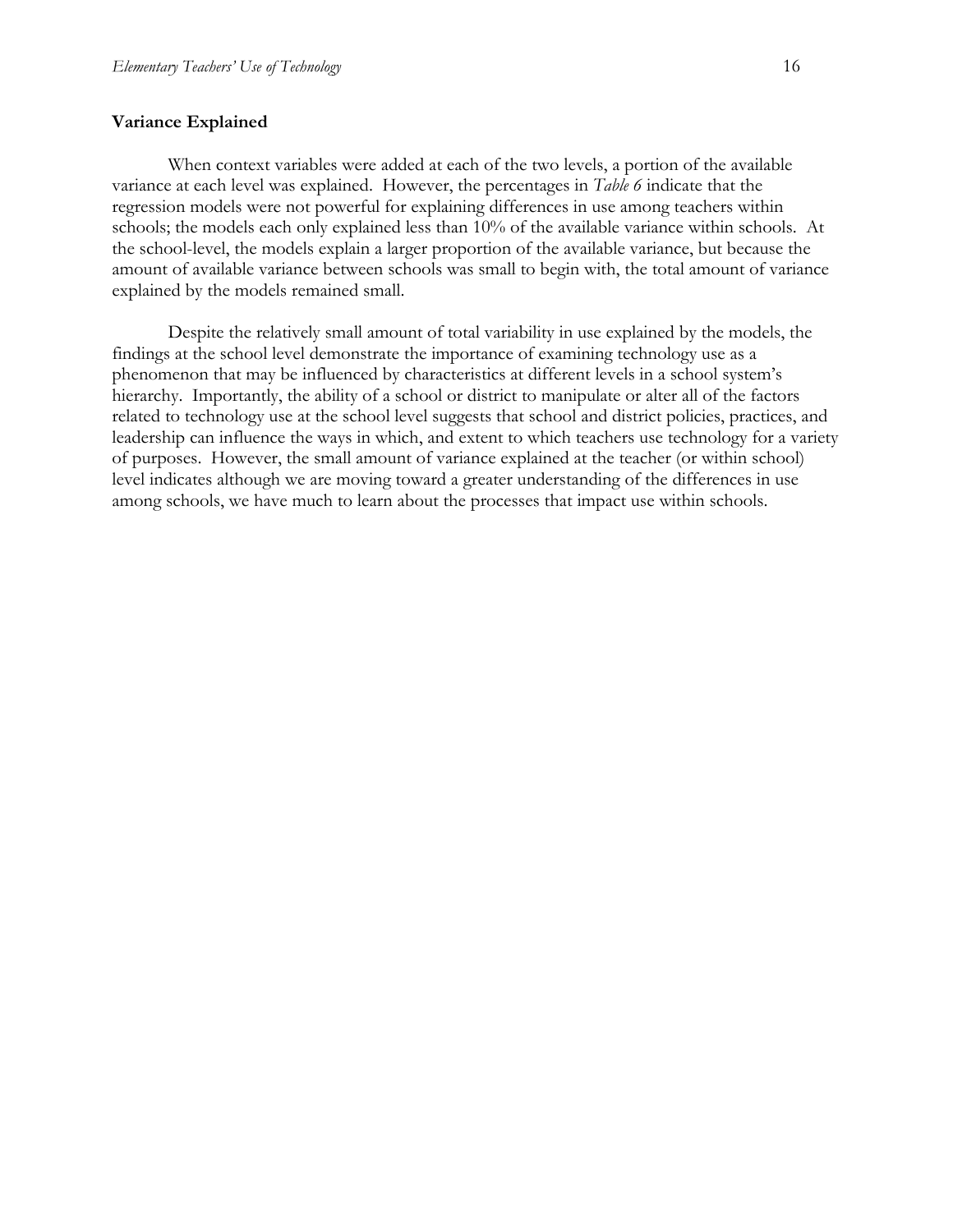|                                                                                                  | Teacher use of<br>technology for<br>delivering<br>instruction<br>Coefficient (s.e.) | Teacher-<br>directed<br>student use of<br>technology<br>during class<br>time<br>Coefficient<br>(s.e.) | <b>Teachers</b><br>direct<br>students to<br>create<br>products<br>using<br>technology<br>Coefficient<br>(s.e.) | Teachers use<br>technology<br>for<br>preparation<br>Coefficient<br>(s.e.) |
|--------------------------------------------------------------------------------------------------|-------------------------------------------------------------------------------------|-------------------------------------------------------------------------------------------------------|----------------------------------------------------------------------------------------------------------------|---------------------------------------------------------------------------|
| District/School Model                                                                            |                                                                                     |                                                                                                       |                                                                                                                |                                                                           |
| Teachers report that poor professional<br>development is an obstacle (school mean)               | $-0.193(0.09)$                                                                      |                                                                                                       |                                                                                                                | $-0.126$ $(.10)$                                                          |
| Variety of available technology-related professional<br>development (district mean)              | 0.067(0.03)                                                                         | 0.067(0.3)                                                                                            | 0.012(0.03)                                                                                                    | 0.068(0.03)                                                               |
| Socioeconomic status index (school mean)                                                         | $-0.022$ (.04)                                                                      | 0.040(0.04)                                                                                           | 0.011(0.05)                                                                                                    | 0.028(0.03)                                                               |
| Principal's professional use of email with teachers                                              | $-0.002$ (.06)                                                                      |                                                                                                       |                                                                                                                |                                                                           |
| Teachers report that professional development<br>focuses on technology integration (school mean) | $0.000$ $(.07)$                                                                     | 0.303(0.08)                                                                                           | 0.206(0.07)                                                                                                    | 0.134(0.05)                                                               |
| Teachers report that access is an obstacle (school                                               | 0.037(0.10)                                                                         |                                                                                                       |                                                                                                                |                                                                           |
| mean)                                                                                            |                                                                                     |                                                                                                       |                                                                                                                |                                                                           |
| Line item funding for technology (district mean)<br>Principal's discretion related to technology | 0.037(0.14)                                                                         |                                                                                                       |                                                                                                                |                                                                           |
| decisions                                                                                        | 0.037(0.07)                                                                         | $-0.025$ $(.08)$                                                                                      |                                                                                                                |                                                                           |
| Teacher perception of superintendent's emphasis<br>on technology (school mean)                   | $0.042$ (.04)                                                                       | 0.072(0.03)                                                                                           | $0.042$ (.04)                                                                                                  | $-0.020(0.03)$                                                            |
| Teachers report pressure to use technology (school<br>mean)                                      | 0.371(0.07)                                                                         | 0.321(0.07)                                                                                           | 0.307(0.06)                                                                                                    | 0.123(0.06)                                                               |
| Teachers report on the availability of technology<br>(school mean)                               | 0.375(0.09)                                                                         | 0.265(0.09)                                                                                           | 0.131(0.09)                                                                                                    | 0.233(0.06)                                                               |
| Amount of restrictive policies for using technology                                              |                                                                                     | $-0.052(0.02)$                                                                                        | $-0.033(0.03)$                                                                                                 |                                                                           |
| Evaluations consider technology (district mean)                                                  |                                                                                     |                                                                                                       | $0.020$ $(.04)$                                                                                                |                                                                           |
| Teachers report that technology quality is an                                                    |                                                                                     |                                                                                                       |                                                                                                                |                                                                           |
| obstacle (school mean)                                                                           |                                                                                     |                                                                                                       |                                                                                                                | $-0.087$ (.05)                                                            |
| <b>Teacher Model</b>                                                                             |                                                                                     |                                                                                                       |                                                                                                                |                                                                           |
| Problems incorporating technology into the<br>curriculum obstruct use                            | $-0.098$ $(.04)$                                                                    | $-0.106$ $(.04)$                                                                                      | $-0.071(0.03)$                                                                                                 | $-0.022$ (.04)                                                            |
| Issues with the quality of technology obstruct use                                               | $-0.007$ (.04)                                                                      | $-0.005$ $(.04)$                                                                                      | 0.008(.04)                                                                                                     | $-0.027$ (.04)                                                            |
| Issues with students obstruct technology use                                                     | $-0.008$ $(.03)$                                                                    | $0.005$ (.04)                                                                                         | $0.011$ $(.03)$                                                                                                | 0.015(0.03)                                                               |
| Teacher believes in student-centered instruction                                                 | $0.021$ $(.03)$                                                                     | 0.069(0.03)                                                                                           | 0.109(0.03)                                                                                                    | 0.066(0.03)                                                               |
| Teacher believes that computers help students                                                    | 0.114(0.03)                                                                         | 0.188(0.03)                                                                                           | 0.157(0.3)                                                                                                     | 0.067(0.03)                                                               |
| Teacher confidence using technology                                                              | 0.129(0.03)                                                                         | 0.055(.04)                                                                                            | 0.055(.03)                                                                                                     | 0.270(0.04)                                                               |

Bolded values represent statistical significance for  $p < .05$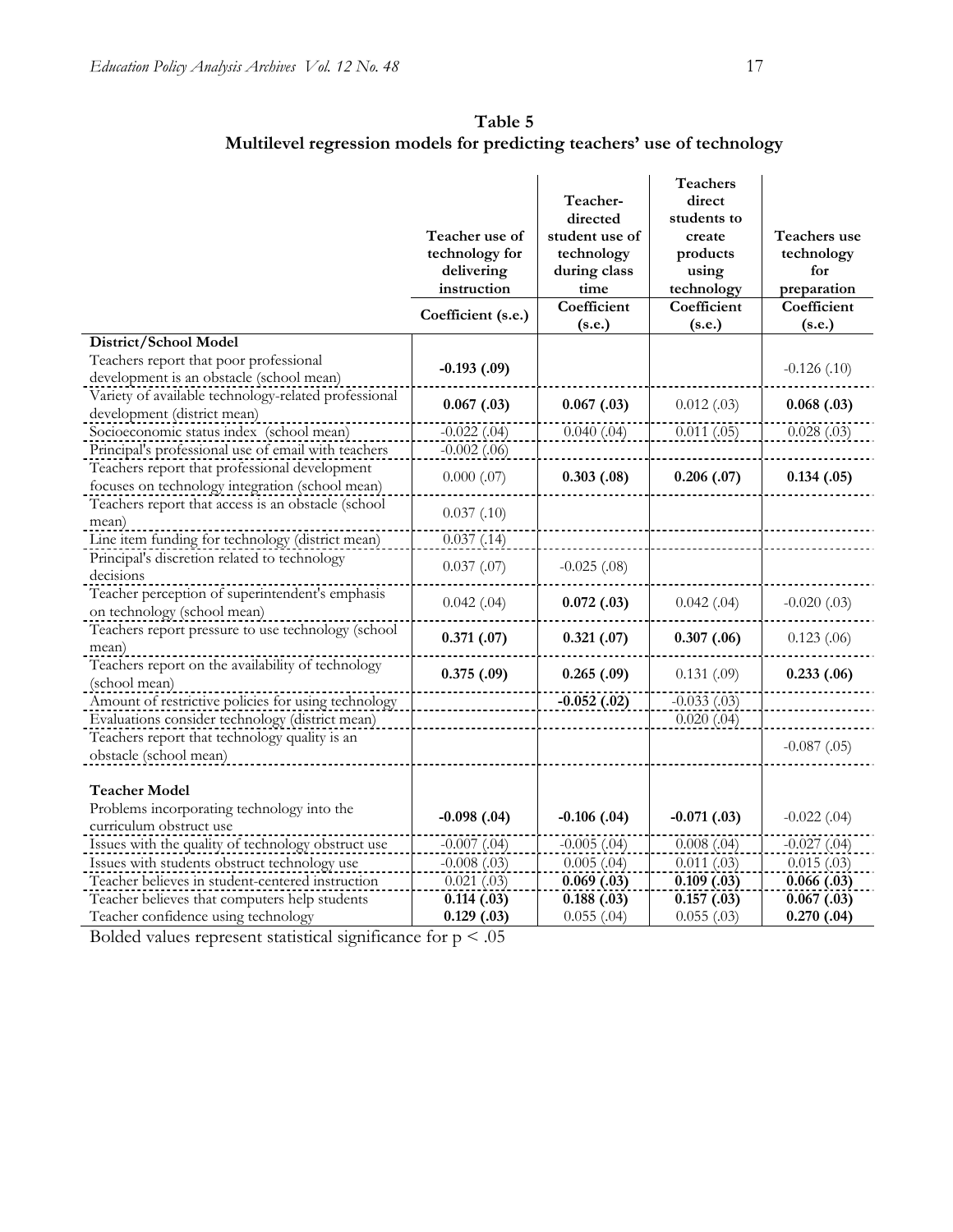|                                                     |                    | Teacher use of<br>technology for<br>delivering<br>instruction | Teacher-<br>directed<br>student<br>technology<br>use during<br>classtime | Teacher-<br>directed<br>student<br>technology<br>use to create<br>products | Teachers use<br>of technology<br>for class<br>preparation |
|-----------------------------------------------------|--------------------|---------------------------------------------------------------|--------------------------------------------------------------------------|----------------------------------------------------------------------------|-----------------------------------------------------------|
| Percent of<br>Variance<br>Available                 | Within<br>schools  | 86%                                                           | 84%                                                                      | 89%                                                                        | 94%                                                       |
|                                                     | Between<br>schools | $14\%$ <sup>‡</sup>                                           | $16\%$ <sup>‡</sup>                                                      | $11\%$ <sup>‡</sup>                                                        | $6\%$ <sup>‡</sup>                                        |
| Percent of                                          |                    |                                                               |                                                                          |                                                                            |                                                           |
| Level<br>Specific<br>Variance                       | Within<br>schools  | $5\%$                                                         | $6\%$                                                                    | $5\%$                                                                      | $9\%$                                                     |
| Predicted<br>by Model                               | Between<br>schools | 66%                                                           | 69%                                                                      | 52%                                                                        | 67%                                                       |
| Percent of Total Variance<br>Predicted by Variables |                    | 13%                                                           | 16%                                                                      | 10%                                                                        | 12%                                                       |

#### **Table 6 Variance Explained by the Four Models**

‡ The amount of variability between schools is significant for p<.001.

## **Discussion**

Over the past decade, school districts have invested heavily in technology and, in turn, the national average student-to-computer ratio has decreased to 4:1. At the same time, the variety of ways in which technology is used to support teaching and learning both in and out of the classroom has increased rapidly. The increased access and variety of technology tools available has complicated the way in which teacher technology use is defined. As educational technology and its use in the classroom continue to evolve it is vital that we continue to remain informed about the variety of ways in which technology is actually used and the policies and practices that promote the use of technology as a teaching and learning tool.

Although an informative body of research has examined factors that influence the extent to which individual teachers use technology, primarily for instructional purposes, little empirical research has focused on the role of schools and districts in shaping teacher use of technology.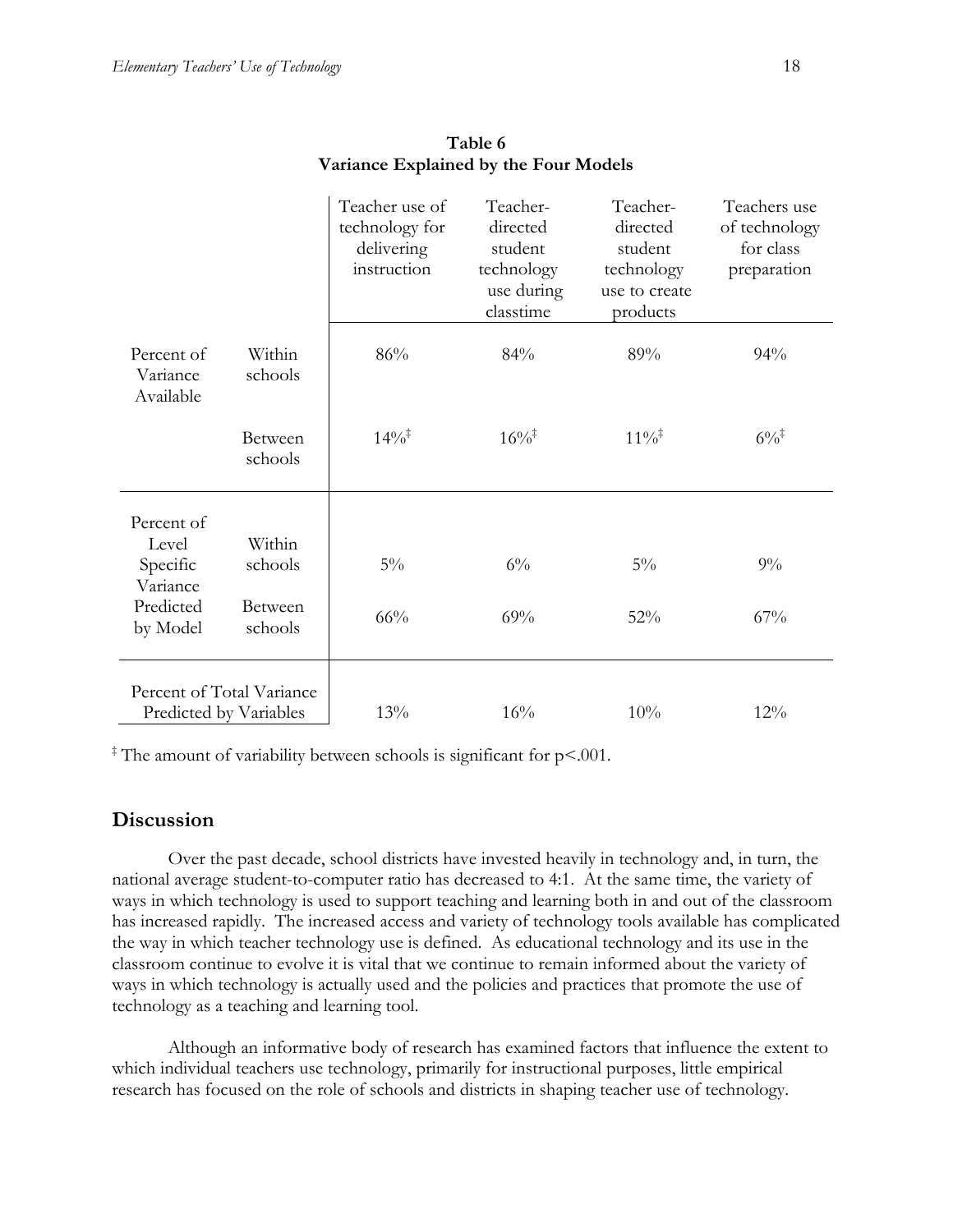Without question, researchers, policy makers, and technology advocates acknowledge the role that schools and districts play in shaping teacher technology use. For several years, the US Department of Education has emphasized the importance of preparing teachers to use technology through preservice and in-service training. Similarly, the Milken-Exchange on Educational Technology has identified several conditions under which technology use is believed to increase. Among the conditions are: strong leadership, professional preparation, and the technological capacity of the system (Lemke & Coughlin, 1998). While it may seem intuitive that each of these factors may influence technology use, there is little empirical research that examines the magnitude with which these school and district-level factors impact uses of technology by individual teachers.

From a methodological perspective, the analyses presented above demonstrate the advantages of examining factors that influence technology use from a multi-level perspective. As shown in *Table 4,* a significant amount of the variability in each of the teachers' uses of technology occurs due to differences that exist at the school and district level. The results in *Table 6* show that a substantial percentage of variability between schools is explained by school and district characteristics. While some of the within-school variance is explained by individual teacher factors (such a pedagogical beliefs, confidence using technology, and beliefs about the benefits of technology for students) and even more variance remains unexplained by any of the factors included in our models, the multi-level modeling techniques identify several characteristics that reside above the classroom level over which schools and districts have control. These factors include: the extent to which professional development focuses on technology integration, the variety of technologyrelated professional development that is available to teachers, emphasis (e.g., pressure) placed on technology use by school leaders, the availability of technology within schools, and the type of policies that exist regarding student use of technology in schools.

The analyses also demonstrate the utility of examining technology use from a multi-faceted, rather than a singular, perspective. Although several teacher- and school-level variables were significant predictors of more than one category of technology use, only one variable (beliefs about positive impact of computers on students) was a significant predictor across all four models. Similarly, several variables, such as the amount of restrictive policies, superintendent's emphasis on technology, poor professional development, and teacher confidence using technology, were significant predictors for only one or two types of use.

For schools and districts that are interested in increasing the extent to which teachers use technology, these two methodological benefits provide insight into the specific types of factors that they can focus on, at the teacher level and at the school level, in order to positively influence specific uses of technology. As an example, the models presented in this research suggest that a school that aims to increase student use of technology during class might shift the focus of professional development to technology integration, increase pressure by the principal and superintendent to use technology, increase the availability of technology within the school, and limit the amount of restrictive policies relating to technology use. In contrast, a school that is interested in increasing use of technology for delivery would be less inclined to alter the focus of its professional development or consider the restrictiveness of its policies regarding technology. Similarly, the models presented here indicate that positive beliefs about technology have a positive effect on all four types of uses. As we have documented elsewhere, exposing teachers to a variety of technologies and a variety of instructional uses of those technologies can increase the value teachers place in those technologies (Russell, Bebell, O'Dwyer, & O'Connor, 2003). A similar strategy that focuses on exposing teachers to the positive effects of technology use on students may also increase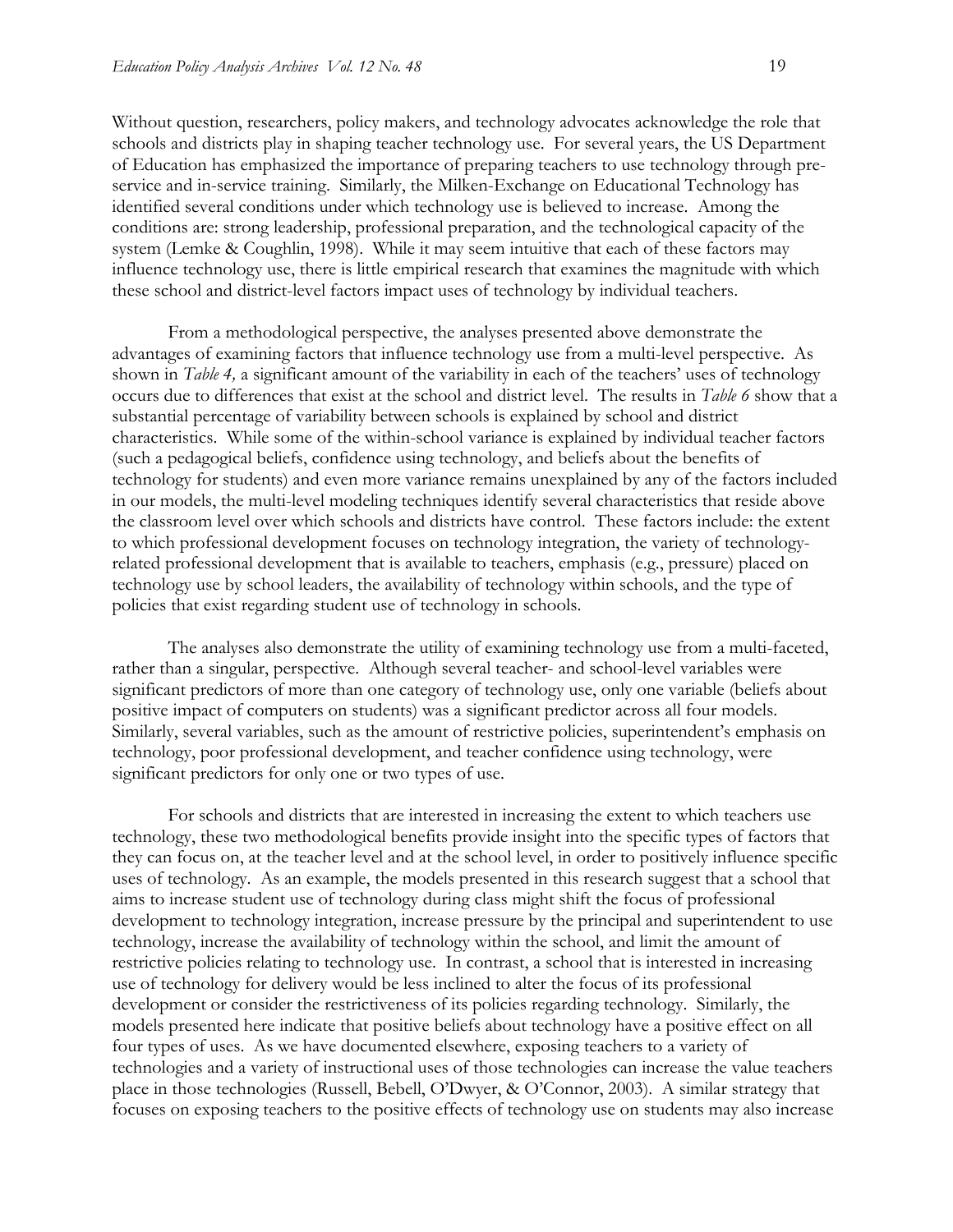the positive beliefs teachers have about technology. In turn, the models presented here suggest that such an increase in teachers' positive beliefs about technology will translate into increased use of technology across all four categories of use.

Despite gaining a richer empirical understanding of the factors that influence a variety of technology uses by elementary school teachers, the analyses present several challenges for future research efforts. First, although the multilevel modeling techniques provide more precise estimates of the effects of school- and district-level factors on each type of technology use, there is a substantial amount of variability in use that remains unexplained by each model. This unexplained variance may result in part from error in the measures included in the models. However, given the relatively high reliability coefficients for the outcome and predictor measures, it is more likely that additional variables that are not included in the models contribute to teachers' technology use. As an example, separate analyses performed with the USEIT study teacher survey data indicate that technology use varies by the length of time the teacher has been teaching (Russell, Bebell, O'Dwyer, & O'Connor, 2003). Specifically, new teachers use technology for preparation more often than do teachers who have been in the profession for several years. Yet, these more tenured teachers report using technology more frequently with students than do newer teachers. Similarly, teachers' technology use varies according to the grade level taught. Undoubtedly, including these variables in the models would increase the amount of variance explained by the models. However, we chose to exclude these variables since a school or district cannot manipulate them. Nonetheless, there are likely to be other variables which were not included in the models but which can be influenced by school and district policies that may account for a meaningful portion of the variance in teacher technology use.

Second, the research presented here focuses on four general categories of technology use. While the survey was developed such that the items included a wide variety of specific and more general uses of technology in and out of the classroom, the range of technology uses was by no means exhaustive. As an example, sufficient information was not available to create scales that represent use of technology in the classroom to develop basic skills or to develop higher order skills. Instead, the outcome measure which we term teacher-directed student use of technology during class time incorporates both purposes. Similarly, although a limited number of items focused on the use of technology to create pictures, the inclusion of additional survey items might have allowed for the creation of scales that distinguish between the use of technology to explore visual concepts in art, mathematics, and/or science. In other words, despite our effort to consider technology use as multi-faceted, the variety of uses could be defined in an even more sophisticated manner.

Third, while the analyses provide important insight into school and district factors that influence technology use by elementary school teachers, the effect of these factors may not transfer to the middle and high school levels. Examining descriptive statistics from the USEIT study, we have found that the extent to which teachers at different grade levels use technology for a given purpose varies. Differences in the frequency with which elementary, middle and high school teachers engage in the four uses of technology discussed in this research may be due to such factors as the content of the courses they teach and the location of technology in the school (in the classroom versus in labs). In addition, since the administrative organization of high schools often differs from that of elementary schools, with the department heads often having influence over instructional practices, pressure from the school administration to use technology may play a different role in influencing teacher uses of technology. Clearly, to better understand the factors influencing technology uses, specific models for middle and high schools are needed.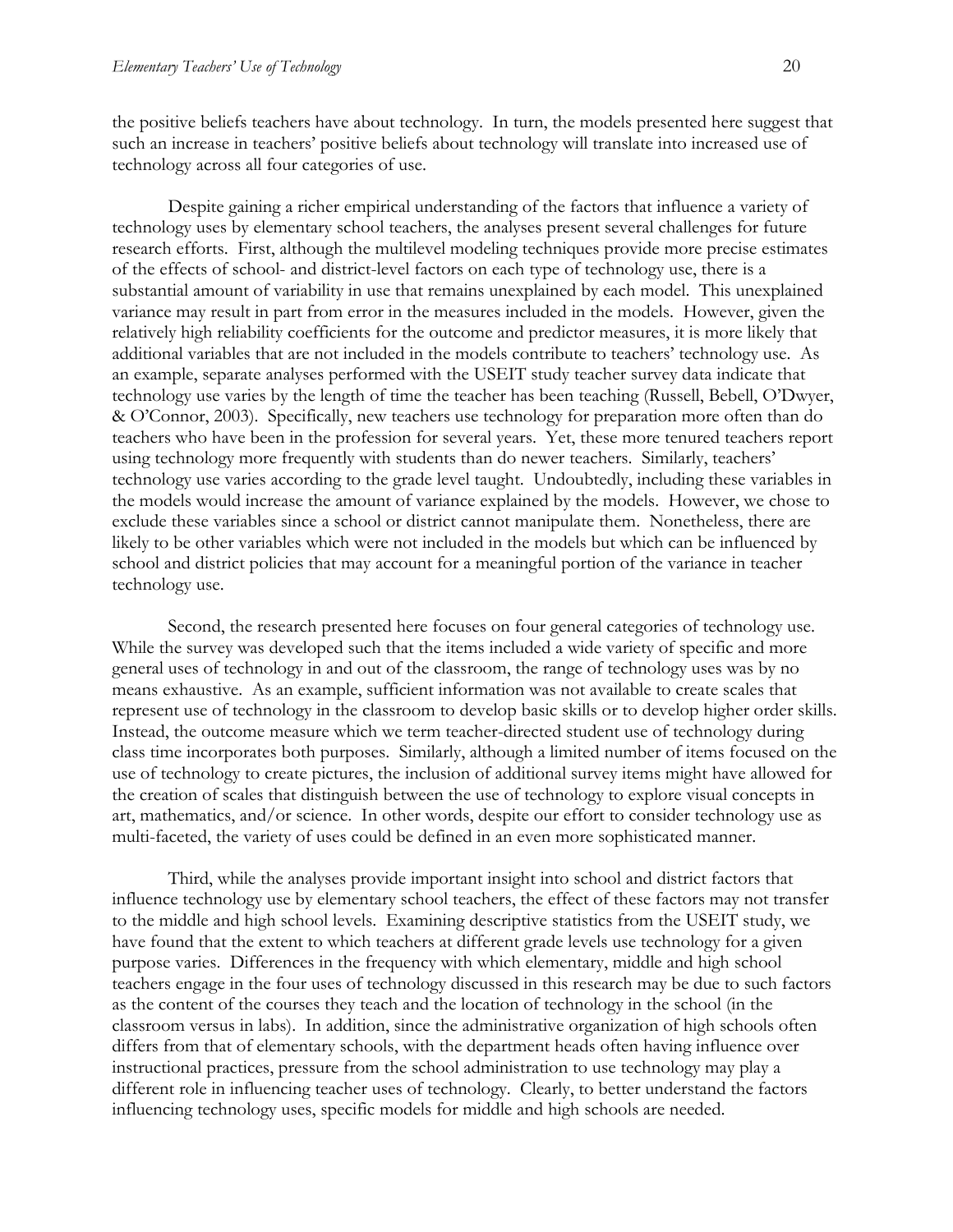Fourth, due to the limited number of districts (22) included in the analyses, it was not possible to separate the effect of district-level effects from school-level effects by creating a third level in our analyses. As a result, the effect of district policy decisions and practices are confounded with policies and practices enacted within individual schools that comprise the district. Given that many technology-related decisions, such as funding, professional development, and support structures, are developed at the district level and implemented at the school level, this confounding may be of little practical consequence. Nonetheless, further insight into the effect of school versus district-level factors would be gained by increasing the number of districts included in future studies.

Despite the shortcomings described above, the analyses presented here provide valuable insight into the factors that affect uses of technology by elementary school teachers. Although a large percentage of the variability in teachers' uses of technology results from factors that exist at the teacher level, the four models identify several factors that reside outside of the classroom that have a significant effect on technology uses. More importantly from a leadership perspective, these school and district level factors are alterable. While there is still much to learn with respect to how schools and districts can increase the uses of the expensive technologies in which they have invested, the findings presented here indicate that responsibility for increasing use does not reside solely on the shoulders of teachers. Instead, through strategic decisions regarding the focus and range of professional development opportunities, the ease with which technology is made available within schools, and the outward expression of the importance of technology use by principals, superintendents, and other school leaders, these analyses suggest that technology use by elementary school teachers will increase.

#### **Note**

This research has been supported under the Field Initiated Study Grant Program, PR/Award Number R305T010065, as administered by the Office of Educational Research and Improvement, U.S. Department of Education. The findings and opinions expressed in this report do not reflect the positions or policies of the Office of Educational Research and Improvement, or the U.S. Department of Education.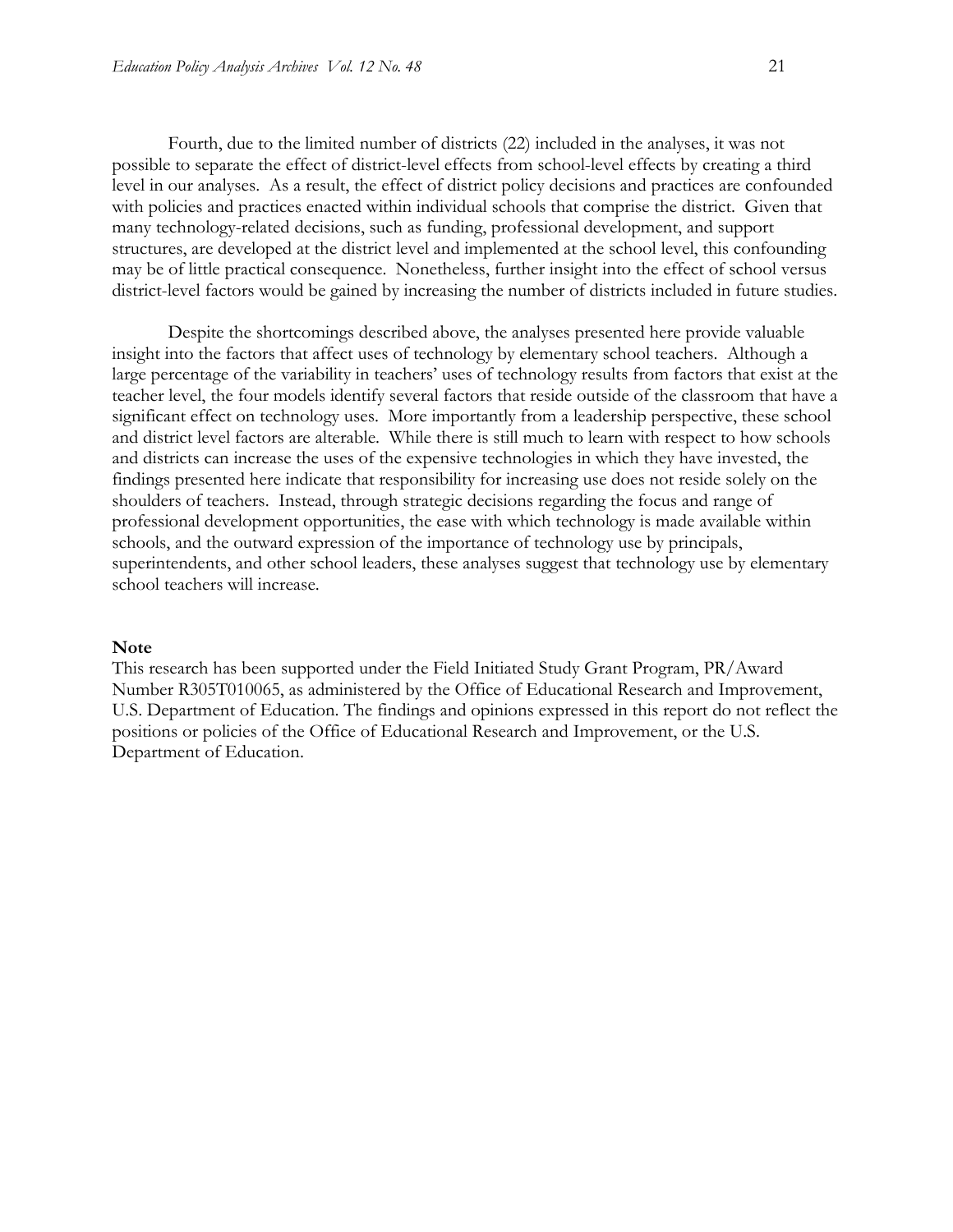#### **References**

- Becker, H. (1999). *Internet use by teachers: Conditions of professional use and teacher-directed student use*. Irvine, CA: Center for Research on Information Technology and Organizations.
- Becker, H., & Anderson, R. (2001). School investments in instructional technology. Irvine, CA: Center for Research on Information Technology and Organizations.
- Bryk, A. S., & Raudenbush, S.W. (1992). Hierarchical linear models: Applications and data analysis methods. Newbury Park, CA: Sage
- Burstein, L. (1980). The analysis of multi-level data in educational research and evaluation. In D.C. Berliner (Ed.), *Review of research in education* (Vol.8, pp. 158-233). Washington, DC: American Educational Research Association.
- Cronbach, L.J. (1976). *Research on classrooms and schools: Formulation of questions, design, and analysis* (Occasional paper). Stanford, CA: Stanford Evaluation Consortium, Stanford University.
- Cuban, L. (2001). *Oversold & underused: Computers in the classroom*. Cambridge, MA: Harvard University Press.
- Glennan, T. K., & Melmed, A. (1996). *Fostering the use of educational technology: Elements of a national strategy*. Santa Monica, CA: Rand.
- Goldstein, H. (1995). *Multilevel statistical models*. London: Edward Arnold.
- Haney, W. (1980). Units and levels of analysis in large-scale evaluation. *New Directions for Methodology of Social and Behavioral Sciences*, *6,* 1-15.
- Healy, J. (1998). *Failure to connect: How computers affect our children's minds–for better or worse.* New York: Simon and Schuster.
- Kreft, I., & de Leeuw, J. (1998). *Introducing multilevel modeling.* Thousand Oaks, CA: SAGE.
- Mathews, J. (1996, October). *Predicting teacher perceived technology use: Needs assessment model for small rural schools*. Paper presented at the Annual Meeting of the National Rural Education Association, San Antonio, TX.
- Mathews, J., & Guarino, A. (2000). Predicting teacher computer use: A path analysis. *International Journal of Instructional Media*. *27*(4).

Market Data Retrieval. (2001). *Technology in education 2001*. Shelton, CT: Author.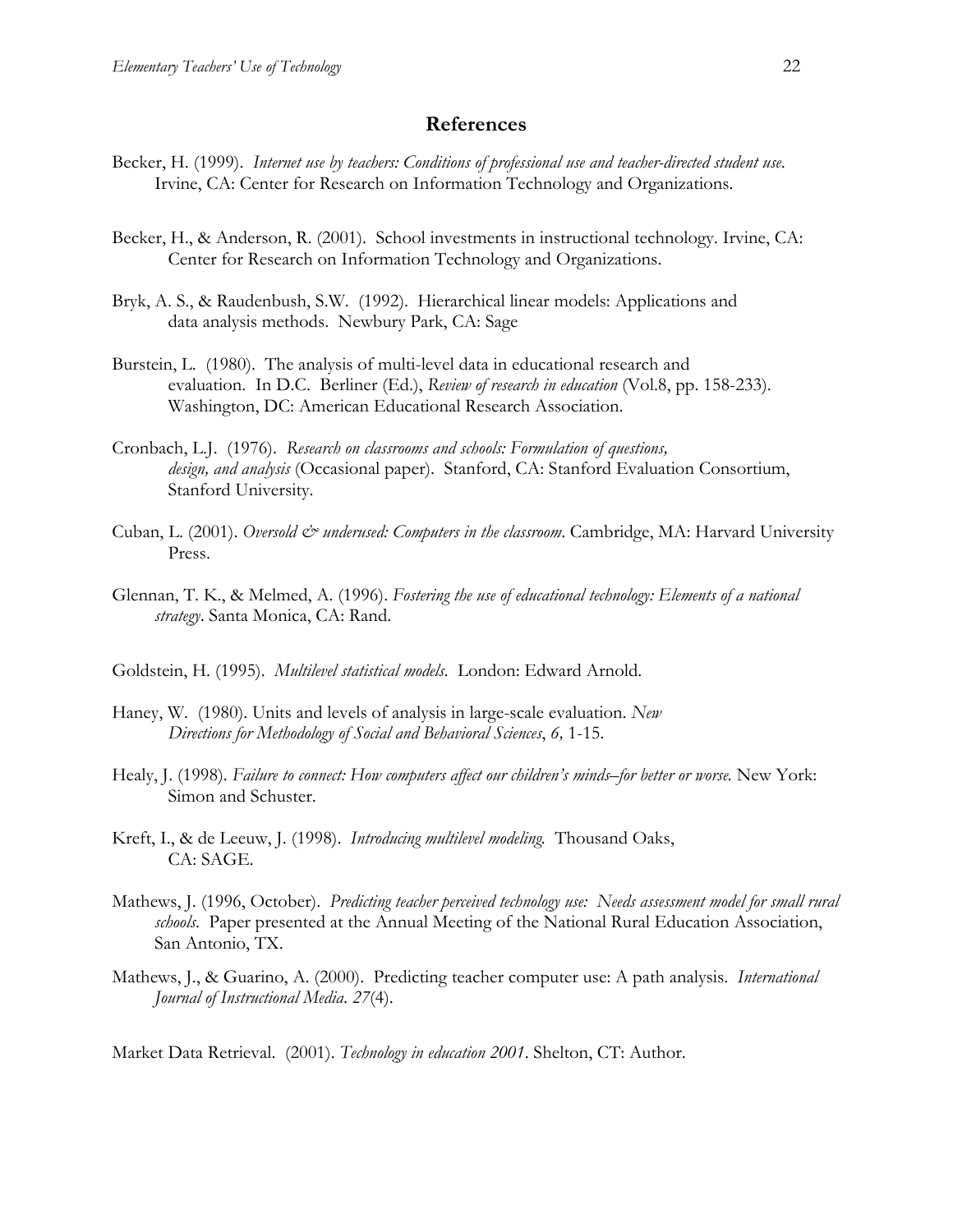- McNabb, M., Hawkes, M. & Rouk, U. (1999). *Critical issues in evaluating the effectiveness of technology*. A summary report on the Secretary's Conference on Educational Technology: Evaluating the Effectiveness of Technology. Washington D.C.: U.S. Department of Education.
- Oppenheimer, T. (1997, July). The computer delusion. *The Atlantic Monthly*. Retrieved September 26, 2003, from http://www.theatlantic.com/issues/97jul/computer.htm
- Ravitz, J.; Wong, Y., & Becker, H. (1998). *Teaching, learning, and computing: A national survey of schools and teachers describing their best practices, teaching philosophies, and uses of technology*. Irvine, CA: Center for Research on Information Technology and Organizations.
- Ravitz, J., Wong, Y., & Becker, H. (1999). *Report to Participants*.Irvine, CA: Center for Research in Information Technology in Organizations. Retrieved April 7, 2002, from http://www.crito.uci.edu/tlc/findings/special\_report/index.htm
- Ravitz, J., Wong, Y., & Becker, H. (2000). *Constructivist-compatible and practices among US teachers*. Irvine, CA: Center for Research on Information Technology and Organizations.
- Robinson, W.S. (1950). Ecological correlations and the behavior of individuals. *American Sociological Review*, *15*, 351-357.
- Stoll, C. (1999). *High-tech heretic*. New York: Random House.
- United States Department of Education, National Center for Education Statistics. (2000). *Teachers' tools for the 21st century. A report on teachers' use of technology*. Washington, DC: Author. Retrieved January 10, 2003, from http://nces.ed.gov/spider/webspider/2000102.shtml. (Eric Document Reproduction Service No. ED444599).
- United States Department of Commerce, Economics and Statistics Administration, & National Telecommunications and Information Administration. *A nation online: How Americans are expanding their use of the Internet*. Washington DC: Author.

#### **About the Authors**

#### **Laura M. O'Dwyer**

University of Massachusetts- Lowell, South Campus 522 O'Leary Library, 5th Floor 61 Wilder Street Lowell, MA 01854-3051 Email: Laura\_ODwyer@uml.edu Telephone: (978) 934-4600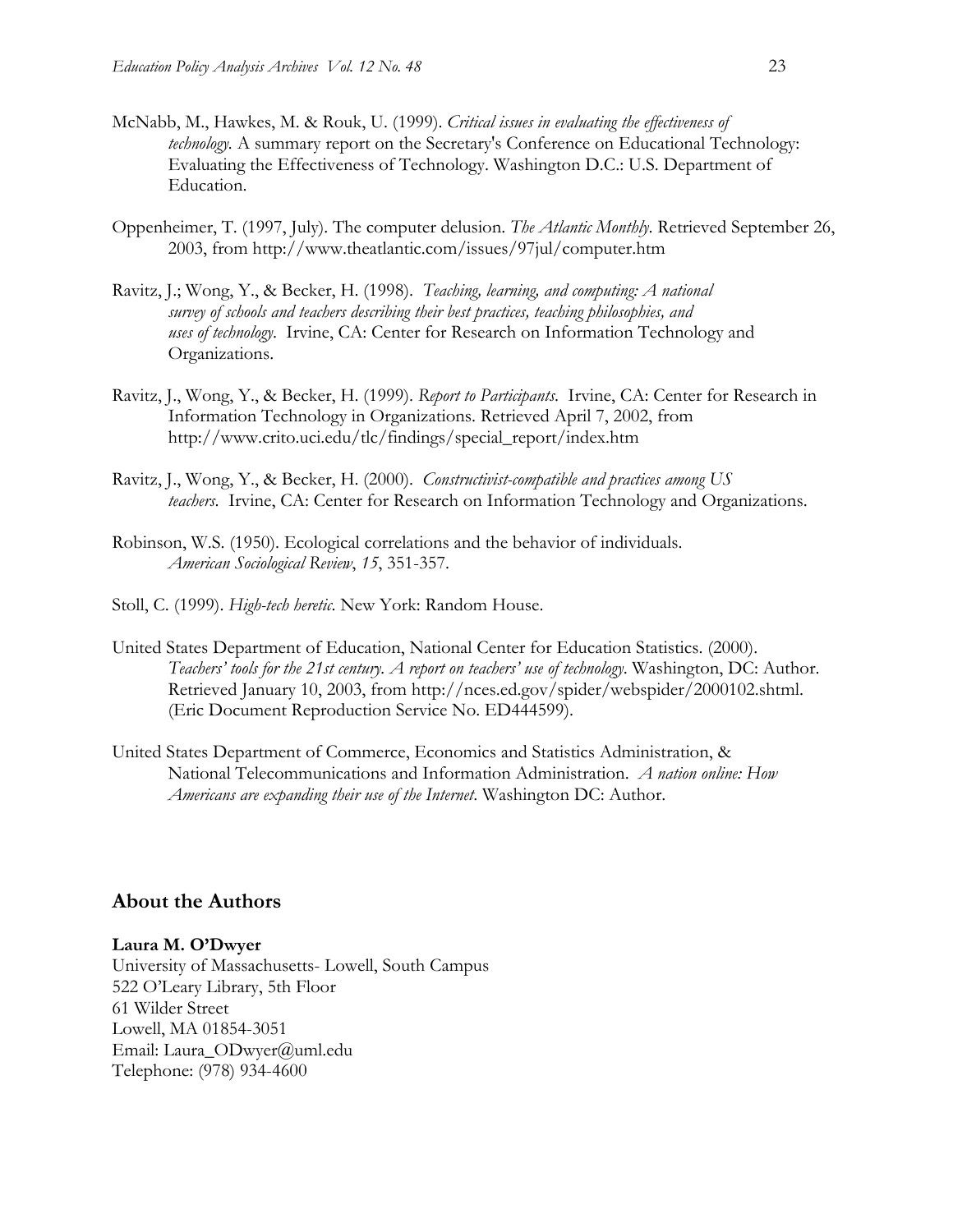Laura O'Dwyer is an Assistant Professor in the Graduate School of Education at the University of Massachusetts Lowell. Her research interests include international comparative studies, the effects of organizational characteristics on individual outcomes, and imputation procedures. Recently, her work has focused on international tracking practices using TIMSS data, NAEP sample exclusion policies, and the impacts of school organizational characteristics on the adoption of technology as a teaching and learning tool.

#### **Michael Russell**

Senior Research Associate Center for the Study of Testing, Evaluation and Educational Policy 323 Campion Hall, Boston College Chestnut Hill, MA 02467 Phone: 617.552.0889 Fax: 617.552.8419 Email: russellmh@bc.edu

Michael Russell is a research fellow for the National Board on Educational Testing and Public Policy and a research associate in the Center for the Study of Testing, Evaluation and Educational Policy at Boston College. His research interests include standards based reform, assessment, and educational technology.

#### **Damian J. Bebell**

Center for the Study of Testing, Evaluation and Educational Policy Campion Hall Boston College Chestnut Hill, MA 02467 Email: bebell@bc.edu.

Damian Bebell's research interests include educational philosophy, alternative forms of assessment, and homeschooling.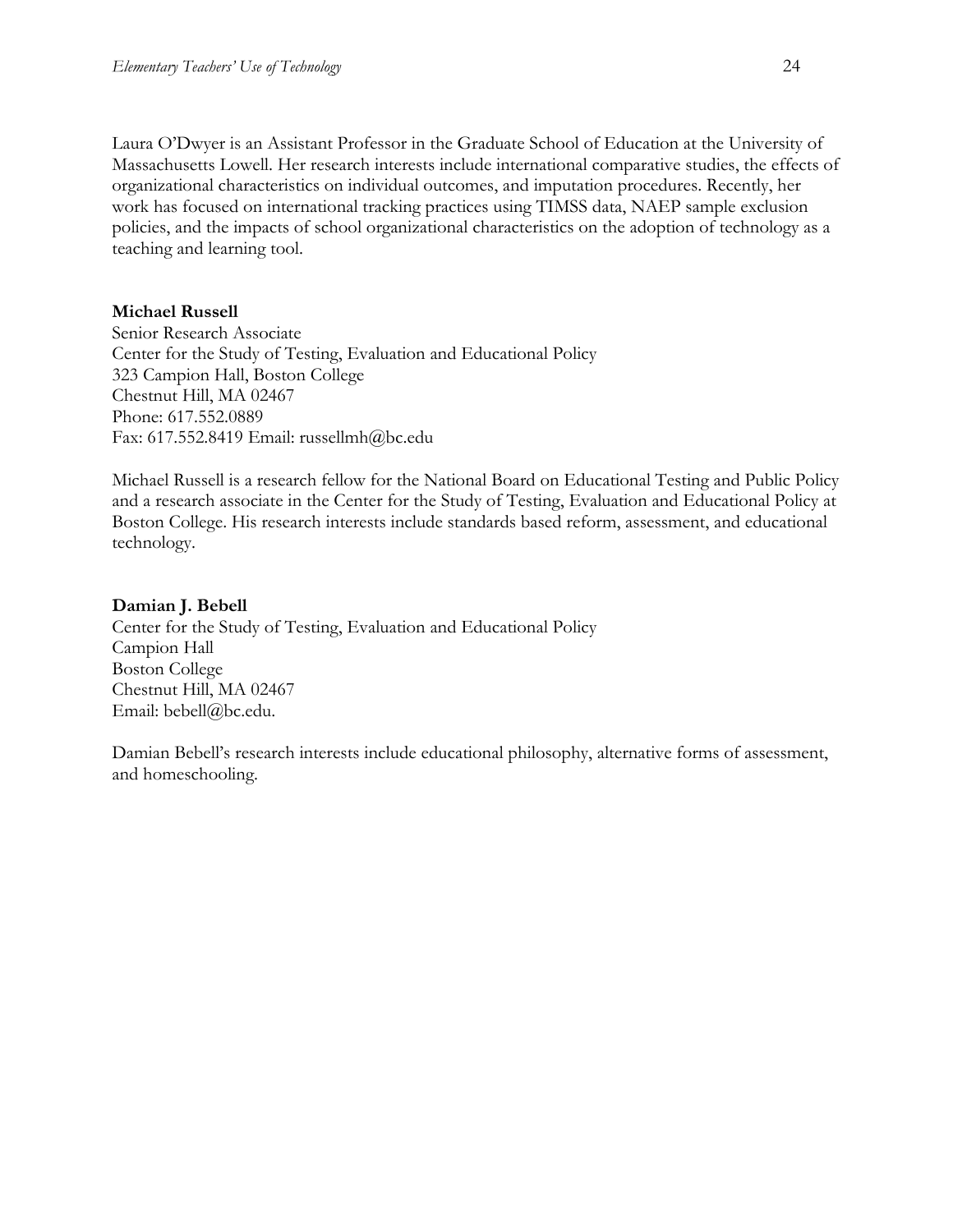## **Appendix A**

## **Teacher Items and Composites**

Individual items and composites created from teacher survey responses:

| Perceived importance of technology for the school/district (teacher measure)       |           |
|------------------------------------------------------------------------------------|-----------|
| How important is using technology to improve classroom instruction in your         |           |
| school/districts technology vision?                                                |           |
| How important is using technology to improve student performance in your           |           |
| school/districts technology vision?                                                |           |
| How important is student proficiency in teaming and collaboration in your          |           |
| school/districts technology vision?                                                |           |
| How important is student proficiency in data analysis in your school/districts     | $Alpha =$ |
| technology vision?                                                                 | 0.95      |
| How important is increasingly teacher proficiency in the use of technology in your |           |
| school/districts technology vision?                                                |           |
| How important is preparing students to take jobs in your school/districts          |           |
| technology vision?                                                                 |           |
| How important is improving student test scores in your school/districts technology |           |
| vision?                                                                            |           |
| How important is promoting active learning strategies in your school/districts     |           |
| technology vision?                                                                 |           |
| How important is supporting instructional reform in your school/districts          |           |
| technology vision?                                                                 |           |
| How important is satisfying parents' and community interests in your               |           |
| school/districts technology vision?                                                |           |
| How important is improving student computer skills and abilities in your           |           |
| school/districts technology vision?                                                |           |
| How important is improving student proficiency in research in your                 |           |
| school/districts technology vision?                                                |           |
| How important is improving productivity and efficiency in your school/districts    |           |
| technology vision?                                                                 |           |
| How important is target level of technology (i.e., student/computer ratio) in your |           |
| school/districts technology vision?                                                |           |

| Characteristics that shape technology use in your classroom (teacher measure)              |  |
|--------------------------------------------------------------------------------------------|--|
| How important is using technology to improve classroom instruction in shaping              |  |
| computer use in your classroom?                                                            |  |
| How important is using technology to improve student performance in shaping                |  |
| computer use in your own classroom?                                                        |  |
| How important is student proficiency in teaming and collaboration in shaping               |  |
| computer use in your own classroom?                                                        |  |
| How important is student proficiency in data analysis in shaping computer use in           |  |
| your own classroom?                                                                        |  |
| How important is increasingly teacher proficiency in the use of technology in<br>$Alpha =$ |  |
| shaping computer use in your own classroom?<br>0.94                                        |  |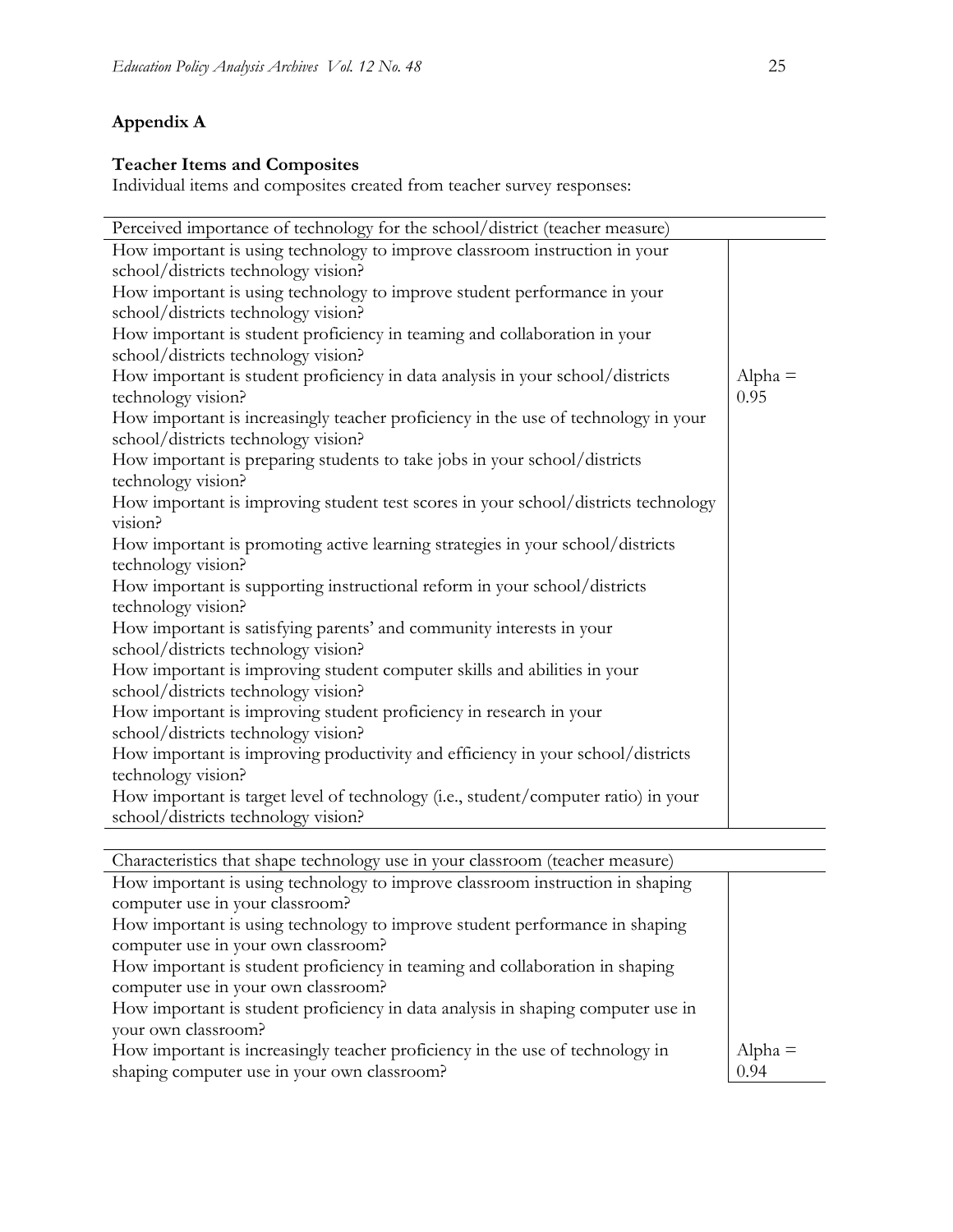How important is preparing students take jobs in shaping computer use in your own classroom?

How important is improving student test scores in shaping computer use in your own classroom?

How important is promoting active learning strategies in shaping computer use in your own classroom?

How important is supporting instructional reform in shaping computer use in your own classroom?

How important is satisfying parents' and community interests in shaping computer use in your own classroom?

How important is improving student computer skills and abilities in shaping computer use in your own classroom?

How important is improving student proficiency in research in shaping computer use in your own classroom?

How important is improving productivity and efficiency in shaping computer use in your own classroom?

How important is target level of technology (i.e., student/computer ratio) in shaping computer use in your own classroom?

Leadership emphasis on technology items (teacher measures)

Superintendent's emphasis on technology (Single item)

Principal's emphasis on technology (Single item)

| Teachers' need for professional development for basic skills (teacher measure)        |           |
|---------------------------------------------------------------------------------------|-----------|
| Beneficial professional development: managing my computer desktop (opening            |           |
| programs, printing etc.)?                                                             |           |
| Beneficial professional development: learning to utilize network services efficiently | $Alpha =$ |
| (e-mailed, saving to the server)?                                                     | 0.78      |
| Beneficial professional development: learning about research sources on the           |           |
| Internet?                                                                             |           |
| Beneficial professional development: learning how to manipulate data and              |           |
| constructing graphs?                                                                  |           |
| Beneficial professional development: learning specific applications/software          |           |
| (Microsoft Word, PowerPoint)?                                                         |           |

Teachers' need for professional development relating to the integration of technology (teacher measure)

| Beneficial professional development: integrating technology with student writing? | $Alpha =$ |
|-----------------------------------------------------------------------------------|-----------|
| Beneficial professional development: integrating technology into my classroom     | 0.80      |
| activities?                                                                       |           |

Student characteristics obstruct technology use (teacher measure)

Are the lack of student's keyboarding skills an obstacle for you in making more effective use of technology?

Does having too many students in your class act as an obstacle for you in making more effective use of technology?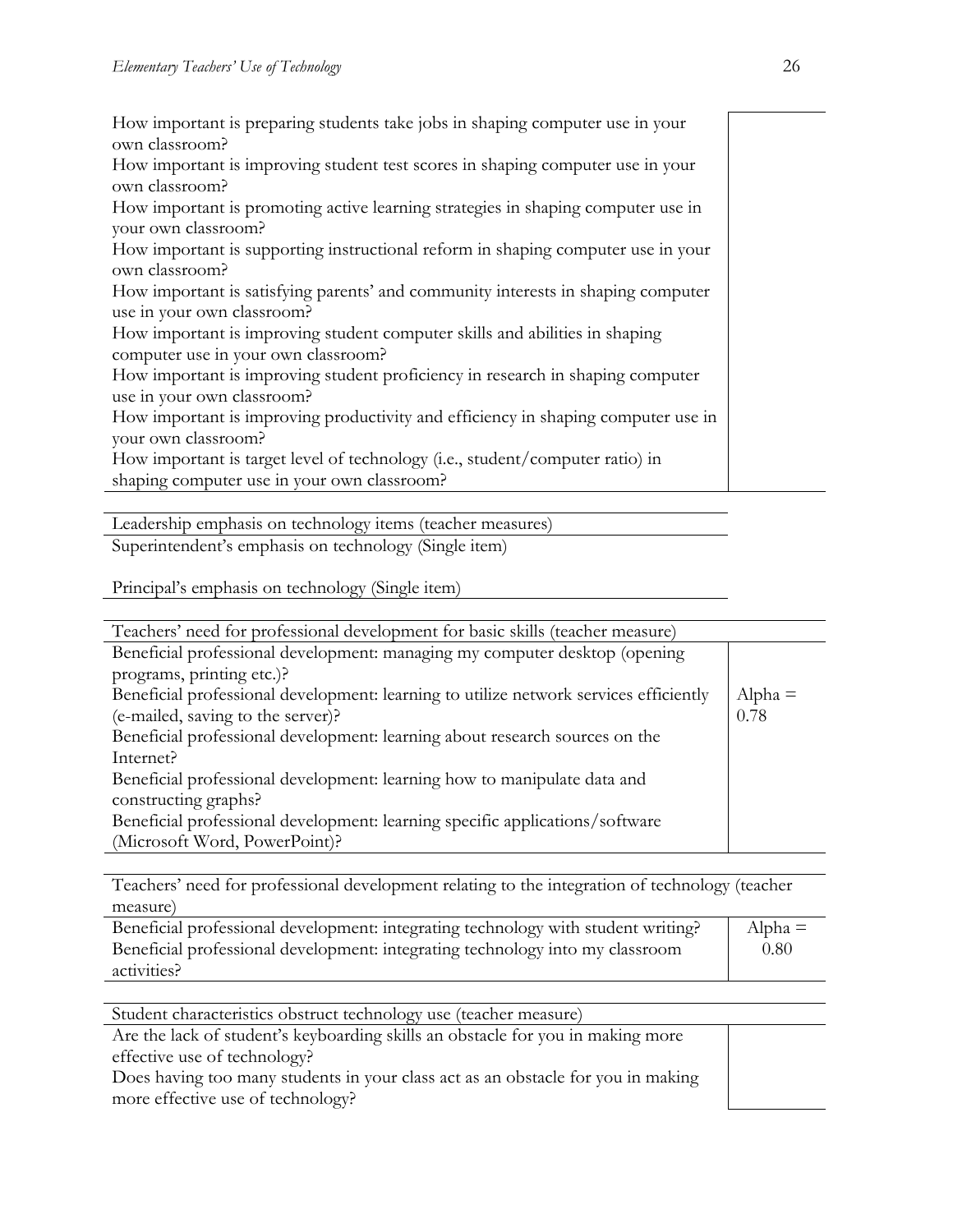| Are the lack of students' skills using a computer effectively an obstacle for you in | $Alpha =$ |
|--------------------------------------------------------------------------------------|-----------|
| making more effective use of technology?                                             | 0.76      |
| Does a wide variety of computer skills among the students in your classroom act as   |           |
| an obstacle for you in making more effective use of technology?                      |           |
| Does a wide variety of academic skills among the students in your classroom act as   |           |
| an obstacle for you in making more effective use of technology?                      |           |

| Leadership and teacher input issues obstruct technology use (teacher measure)        |           |
|--------------------------------------------------------------------------------------|-----------|
| Does teachers' lack of input into technology decisions act as an obstacle for you in |           |
| making more effective use of technology?                                             |           |
| Do difficulties connecting with the school technology specialist act as an obstacle  |           |
| for you in making more effective use of technology?                                  |           |
| Does lack of leadership related to technology act as an obstacle for you in making   | $Alpha =$ |
| more effective use of technology?                                                    | 0.77      |
| Does not knowing how the district wants you to use technology in the classroom       |           |
| act as an obstacle for you in making more effective use of technology?               |           |
| Does a lack of flexibility in deciding how to you use computers in your classroom    |           |
| act as an obstacle for you in making more effective use of technology?               |           |
|                                                                                      |           |

| Access obstructs technology use (teacher measure)                                      |           |
|----------------------------------------------------------------------------------------|-----------|
| Is the lack of computers in the classroom an obstacle for you in making more           |           |
| effective use of technology?                                                           |           |
| Is the difficulty in accessing computers in labs and/or library an obstacle for you in | $Alpha =$ |
| making more effective use of technology?                                               | 0.78      |
| Is not having enough computers for all of your students an obstacle for you in         |           |
| making more effective use of technology?                                               |           |

Quality of computers obstructs use (teacher measure)

| Are unpredictable computers an obstacle for you in making more effective use of  |           |
|----------------------------------------------------------------------------------|-----------|
| technology?                                                                      | $Alpha =$ |
| Are outdated computers/software an obstacle for you in making more effective use | 0.68      |
| of technology?                                                                   |           |
| Is increased speed and improved technology an obstacle for you in making more    |           |
| effective use of technology?                                                     |           |
| Does a slow internet act as an obstacle for you in making more effective use of  |           |
| technology?                                                                      |           |
|                                                                                  |           |

| Poor professional development obstructs technology use (teacher measure)             |           |
|--------------------------------------------------------------------------------------|-----------|
| Is the unavailability of software that your professional development has trained you |           |
| to use an obstacle for you in making more effective use of technology?               |           |
| Is the lack of practice with software that your professional development has trained | $Alpha =$ |
| you to use an obstacle for you in making more effective use of technology?           | 0.60      |
| Is insufficient or inadequate support on how to use technology in the classroom an   |           |
| obstacle for you in making more effective use of technology?                         |           |
|                                                                                      |           |

Problems incorporating technology obstruct use (teacher measure)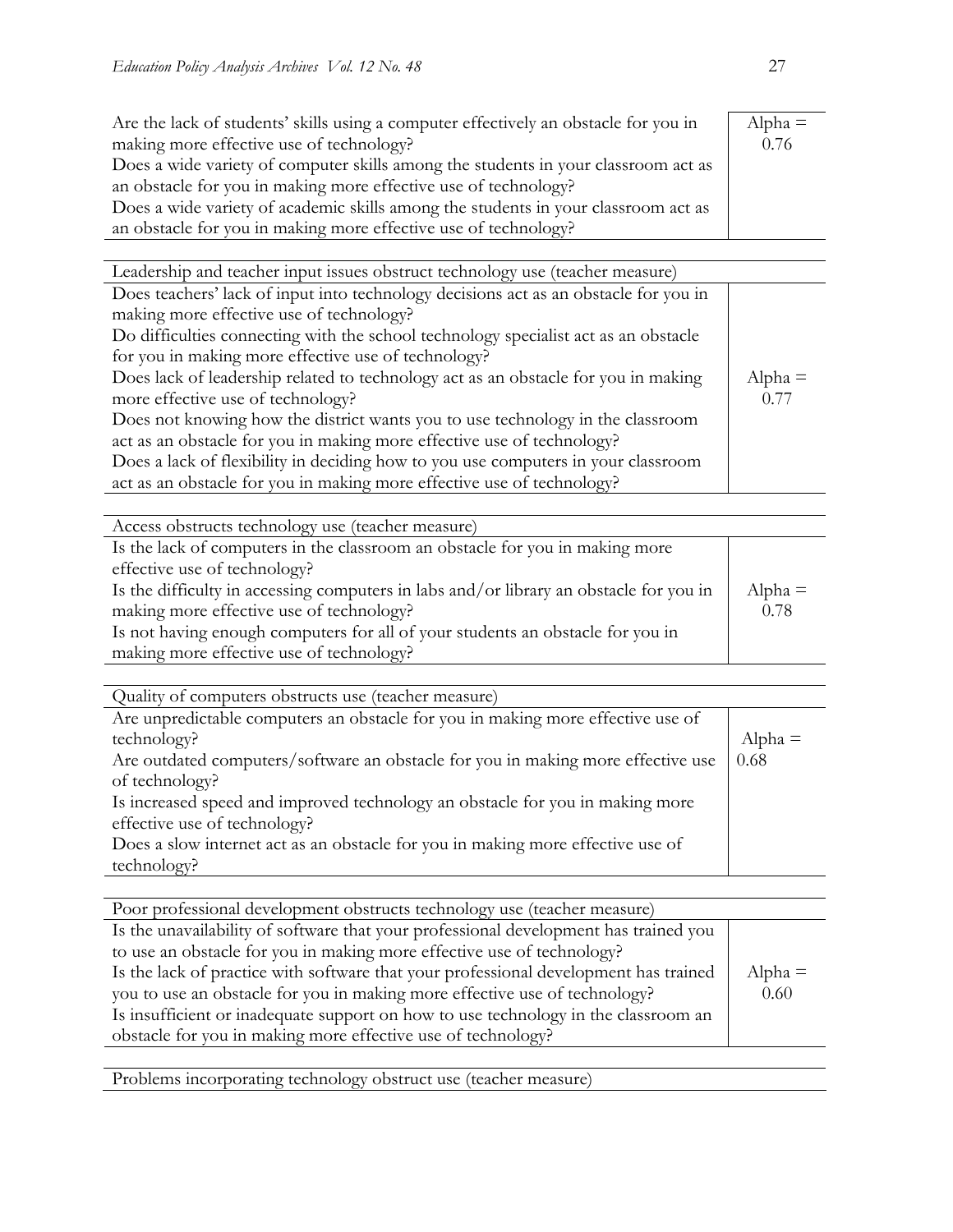| $\Delta$ lpha = |
|-----------------|
| 0.50            |
|                 |

| Problems getting technology to work obstructs technology use (teacher measure) |           |
|--------------------------------------------------------------------------------|-----------|
| Do you have problems getting the computer to work?                             |           |
| Do you have problems getting the software to work?                             |           |
| Do you have problems getting the printer to work?                              | Alpha $=$ |
| Do you have problems accessing network folders/files?                          | 0.85      |
| Do you have problems connecting to the internet?                               |           |
| Do you have problems emailing?                                                 |           |

| District success implementing the technology program (teacher measure)               |           |
|--------------------------------------------------------------------------------------|-----------|
| Rate the degree of success your district has had implementing technical professional |           |
| development.                                                                         |           |
| Rate the degree of success your district has had integrating technology into the     | $Alpha =$ |
| curriculum.                                                                          | 0.85      |
| Rate the degree of success your district has had implementing technical support.     |           |
| Rate the degree of success your district has had implementing access to hardware.    |           |
| Rate the degree of success your district has had implementing access to software.    |           |
| Rate the degree of success your district has had implementing network services.      |           |
|                                                                                      |           |
| Importance of computers for teaching (teacher measure)                               |           |
|                                                                                      |           |

| How important have computers been in your teaching this year?       |                 |
|---------------------------------------------------------------------|-----------------|
| How important have computers been in your teaching three years ago? | $\Delta$ lpha = |
| How important have computers been in your teaching five years ago?  | 0.79            |

| Teacher confidence using technology (teacher measure)           |           |
|-----------------------------------------------------------------|-----------|
| How confident have you been when using computers this year?     |           |
| How confident were you when you used computers three years ago? | Alpha $=$ |
| How confident were you when you used computers five years ago?  | 0.83      |

| Pressure to use technology (teacher measure)                                      |           |
|-----------------------------------------------------------------------------------|-----------|
|                                                                                   |           |
| Do you feel pressured to have students use computers?                             |           |
| Do you feel pressured to have students use the Internet?                          | Alpha $=$ |
| Do you feel pressured to use technology in the same way as other teachers in your | 0.76      |
| grade?                                                                            |           |

| Community Support for change (teacher measure)                                  |           |
|---------------------------------------------------------------------------------|-----------|
| Research and best practices are shared and discussed in my school/district.     |           |
| New ideas presented at in-services are discussed afterwards by teachers in this | $Alpha =$ |
| school.                                                                         | 0.80      |
| Most teachers here share my beliefs about what the central goals of the schools |           |
| should be.                                                                      |           |
| Teachers in the school are continually learning and seeking new ideas.          |           |
| It is common for us to share samples of students' work.                         |           |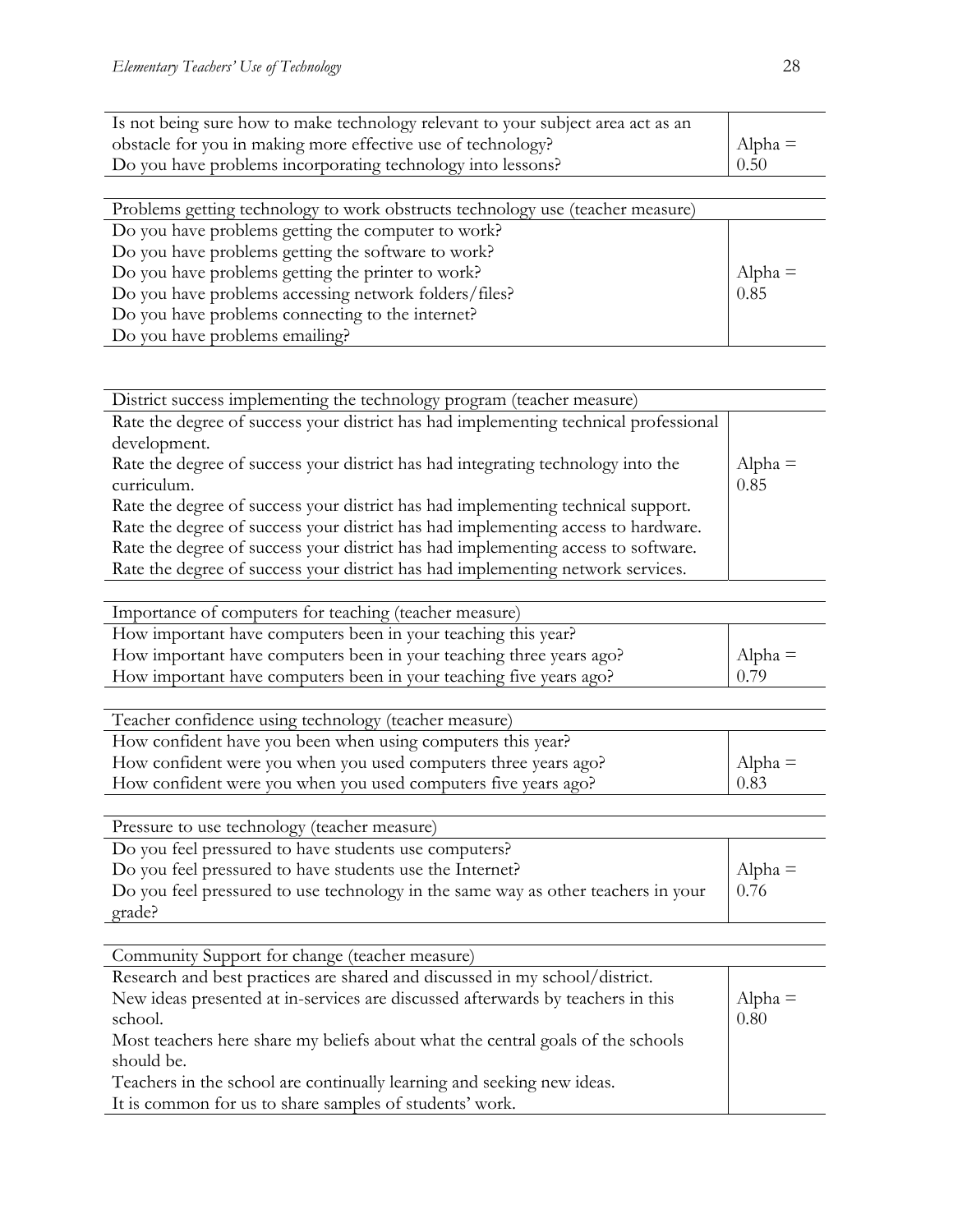| Support for growth (teacher measure)                                                  |           |
|---------------------------------------------------------------------------------------|-----------|
| If the teacher is not doing a good job, they are pressed by school leaders or         |           |
| colleagues to improve.                                                                | $Alpha =$ |
| Staff development activities are followed by support to help teachers implement       | 0.54      |
| new practices.                                                                        |           |
| Formal teacher mentoring actively occurs in my school                                 |           |
|                                                                                       |           |
| Relationship with principal (teacher measure)                                         |           |
| My principal's values and philosophy of education are similar to my own.              | $Alpha =$ |
| I have a good working relationship with my principal.                                 | 0.72      |
|                                                                                       |           |
| Support for innovation (teacher measure)                                              |           |
| Teachers have a lot of input regarding innovations, projects, and changing practices. |           |
| There are hindrances to implementing new ideas at my school.                          | $Alpha =$ |
| My school encourages experimentation.                                                 | 0.57      |
|                                                                                       |           |
| Computers harm student learning (teacher measure)                                     |           |
| Computers have weakened students' research skills.                                    |           |
| Many students use computers to avoid doing more important schoolwork.                 | $Alpha =$ |
| Students' writing quality is worse when they use word processors.                     | 0.72      |
| Computers encourage students to be lazy.                                              |           |
|                                                                                       |           |
| Beliefs about teacher-directed instruction (teacher measure)                          |           |
| Teachers know a lot more than students; they shouldn't let students muddle around     |           |
| when they can just explain the answers directly.                                      |           |
| A quiet classroom is generally needed for effective learning.                         | $Alpha =$ |
| It is better when the teacher, not the students decides what activities are done.     | 0.64      |
|                                                                                       |           |
| Belief that computers help students (teacher measure)                                 |           |
| Students create better looking products with computers than with other traditional    |           |
| media.                                                                                |           |
| Students interact with each other more while working with computers.                  | $Alpha =$ |
| Computers help students grasp difficult curricular concepts.                          | 0.66      |
| Students work harder at their assignments when they use computers.                    |           |
| Students are more willing to do second drafts when using computer.                    |           |
|                                                                                       |           |

| Constructivist beliefs (teacher measure)                                            |           |
|-------------------------------------------------------------------------------------|-----------|
| The role of the teacher is to be the facilitator vs. the instructor                 |           |
| Students' interests/effort in academic work is more important than learning         |           |
| information from textbooks                                                          | $Alpha =$ |
| It is good to have different activities going on in the classroom vs. a whole class | 0.62      |
| assignment                                                                          |           |
| Students take more initiative to learn when they can move around the classroom      |           |
| during class                                                                        |           |
| Students should help establish criteria on which they will be assessed              |           |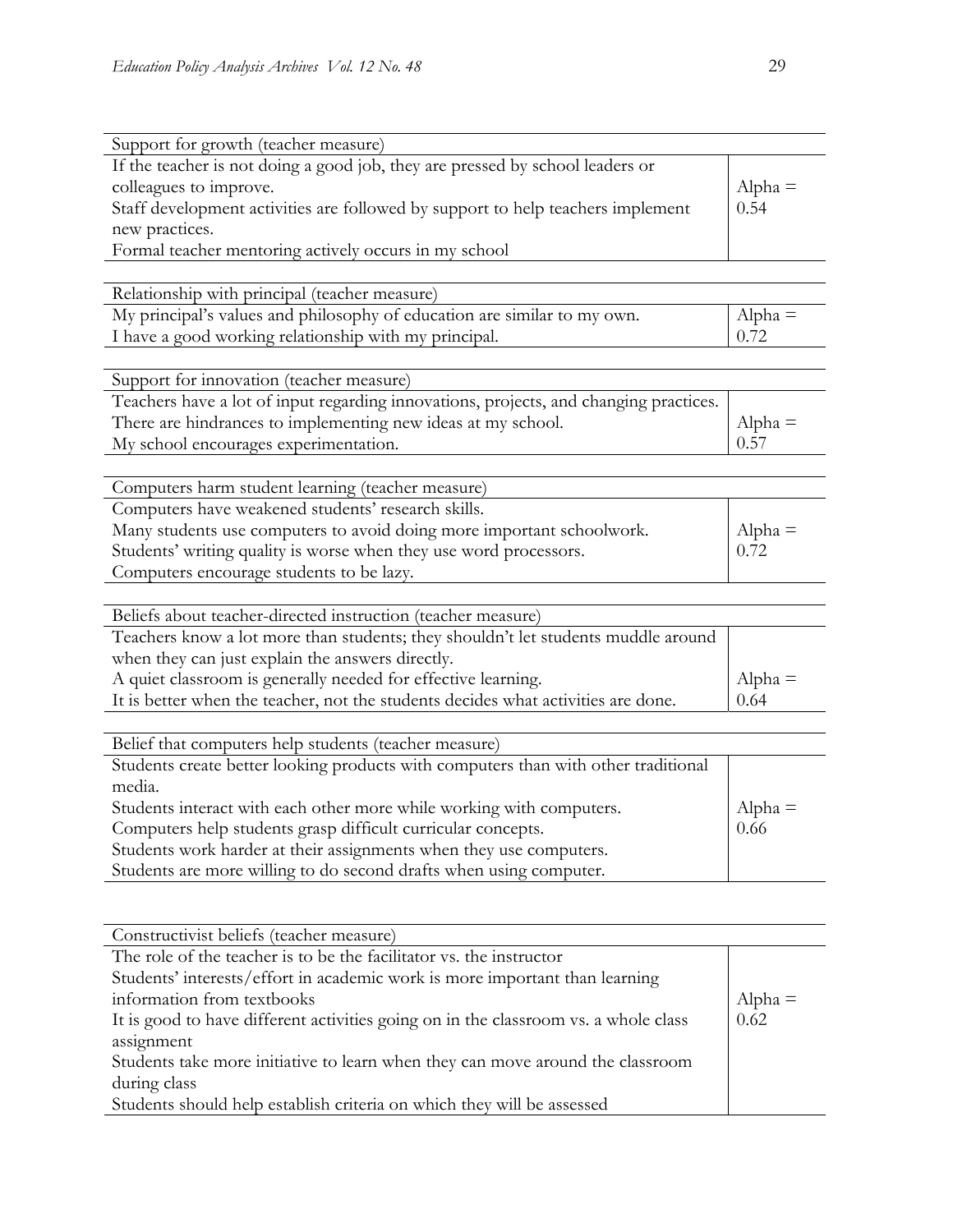## **District Items and Composites**

| Number of restrictive policies scale                                               |           |
|------------------------------------------------------------------------------------|-----------|
| Which of the following policies are implemented in your district: Students are not |           |
| allowed to play games on the school computers                                      |           |
| Student access to the internet is screened by a firewall                           |           |
| Which of the following policies are implemented in your district: Students are not |           |
| allowed to send email from school computers                                        |           |
| Which of the following policies are implemented in your district: Students are not | $Alpha =$ |
| allowed to receive email from school computers                                     | 0.45      |
| Which of the following policies are implemented in your district: Students are not |           |
| allowed to bring their own computers or Palms from home                            |           |
| Which of the following policies are implemented in your district: Students are not |           |
| allowed access to the server                                                       |           |
| Which of the following policies are implemented in your district: Students are not |           |
| allowed access to the server from home                                             |           |
|                                                                                    |           |

|  |  | Line item funding for technology |
|--|--|----------------------------------|
|  |  |                                  |

| Does your district budget have a line item for: Hardware                          |           |
|-----------------------------------------------------------------------------------|-----------|
| Does your district budget have a line item for: Software                          |           |
| Does your district budget have a line item for: Technology Support Staff          | $Alpha =$ |
| Does your district budget have a line item for: Technology Curriculum Integration | 0.89      |
| Staff                                                                             |           |
| Does your district budget have a line item for: Technology-related Professional   |           |
| Development                                                                       |           |
| Does your district budget have a line item for: Upgrades and replacement          |           |
|                                                                                   |           |

Leaders discuss technology

| To what extent do you, as a district leader, raise issues about technology with the |           |
|-------------------------------------------------------------------------------------|-----------|
| following people? : Parents                                                         |           |
| To what extent do you, as a district leader, raise issues about technology with the |           |
| following people?: School board                                                     |           |
| To what extent do you, as a district leader, raise issues about technology with the |           |
| following people? : With other district leaders                                     | $Alpha =$ |
| To what extent do you, as a district leader, raise issues about technology with the | 0.84      |
| following people? : Teachers                                                        |           |
| To what extent do you, as a district leader, raise issues about technology with the |           |
| following people? : Principals                                                      |           |
| To what extent do you, as a district leader, raise issues about technology with the |           |
| following people? : Your community                                                  |           |

Evaluations consider technology

To what extent is technology considered when evaluating the principals and curriculum leaders in your district?  $\Delta l_{pha} =$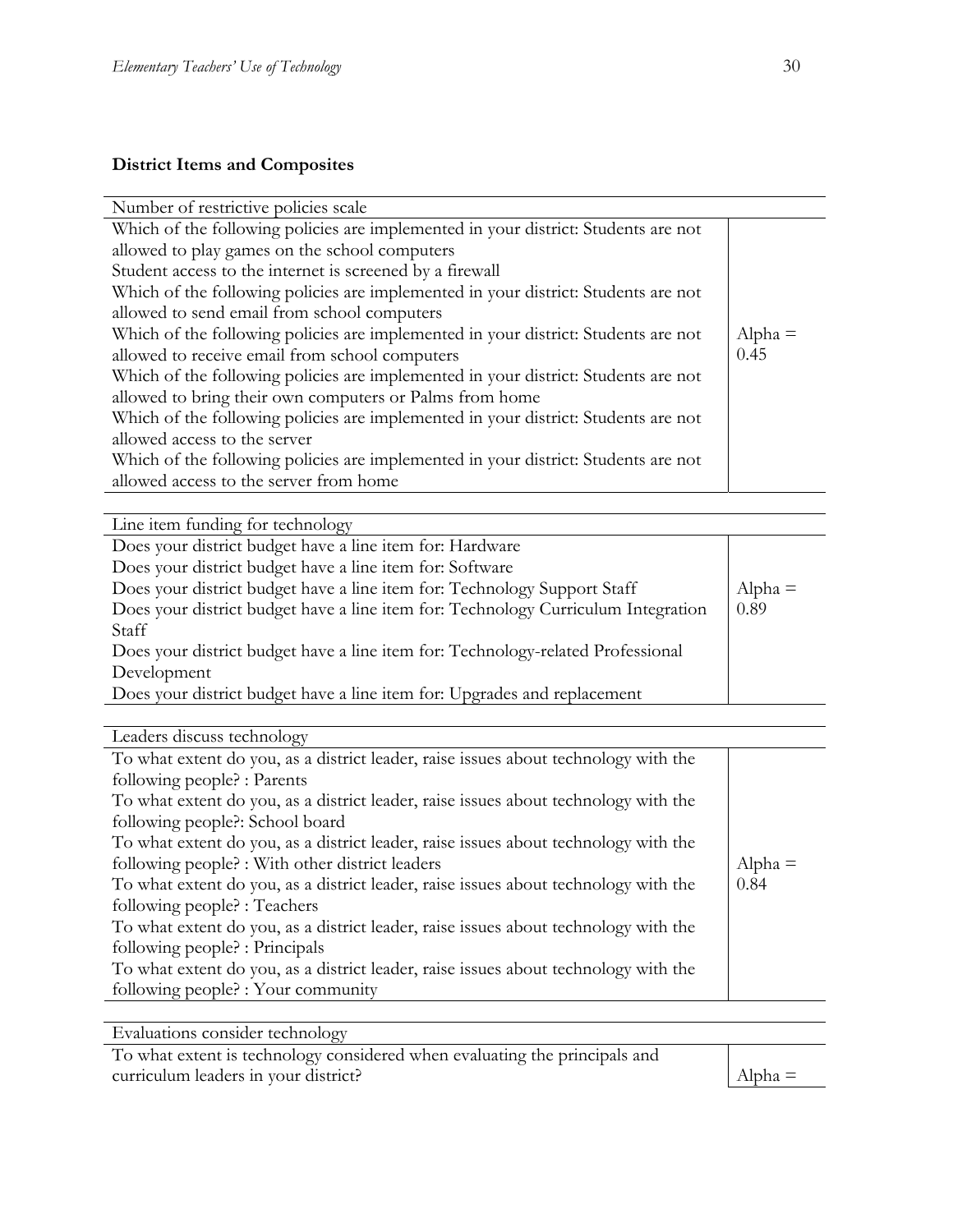| To what extent is technology considered when evaluating the teachers in your<br>district? | 0.82      |
|-------------------------------------------------------------------------------------------|-----------|
| Principal's technology-related decision making                                            |           |
| How much discretion do individual principals in your district have about:                 |           |
| Purchasing software                                                                       | $Alpha =$ |
| How much discretion do individual principals in your district have about:                 | 0.75      |
| Purchasing hardware                                                                       |           |
| How much discretion do individual principals in your district have about:                 |           |
| Allocation of technology in the schools                                                   |           |
| How much discretion do individual principals in your district have about:                 |           |
| Professional development activities                                                       |           |

| Variety of technology-related professional development                     |           |
|----------------------------------------------------------------------------|-----------|
| Workshops and seminars; run by outside source                              |           |
| Workshops and seminars; run by district personnel                          |           |
| University or college course work                                          |           |
| Mentor/colleague                                                           | $Alpha =$ |
| Attending conferences                                                      | 0.93      |
| District or school sponsored courses (over several weeks)                  |           |
| Online or web-based professional development                               |           |
| One-on-one or group training with technology staff                         |           |
| Release time for department or grade level planning related to technology  |           |
| Release time for individual professional development related to technology |           |
|                                                                            |           |

| The extent to which professional development focuses on technology integration  |           |
|---------------------------------------------------------------------------------|-----------|
| Does your school focus on the mechanics of how to use a computer or more on     |           |
| how to integrate technology into the curriculum?                                | $Alpha =$ |
| Which would be more useful to your staff: focusing on the mechanics or focusing | 0.65      |
| on how to integrate technology                                                  |           |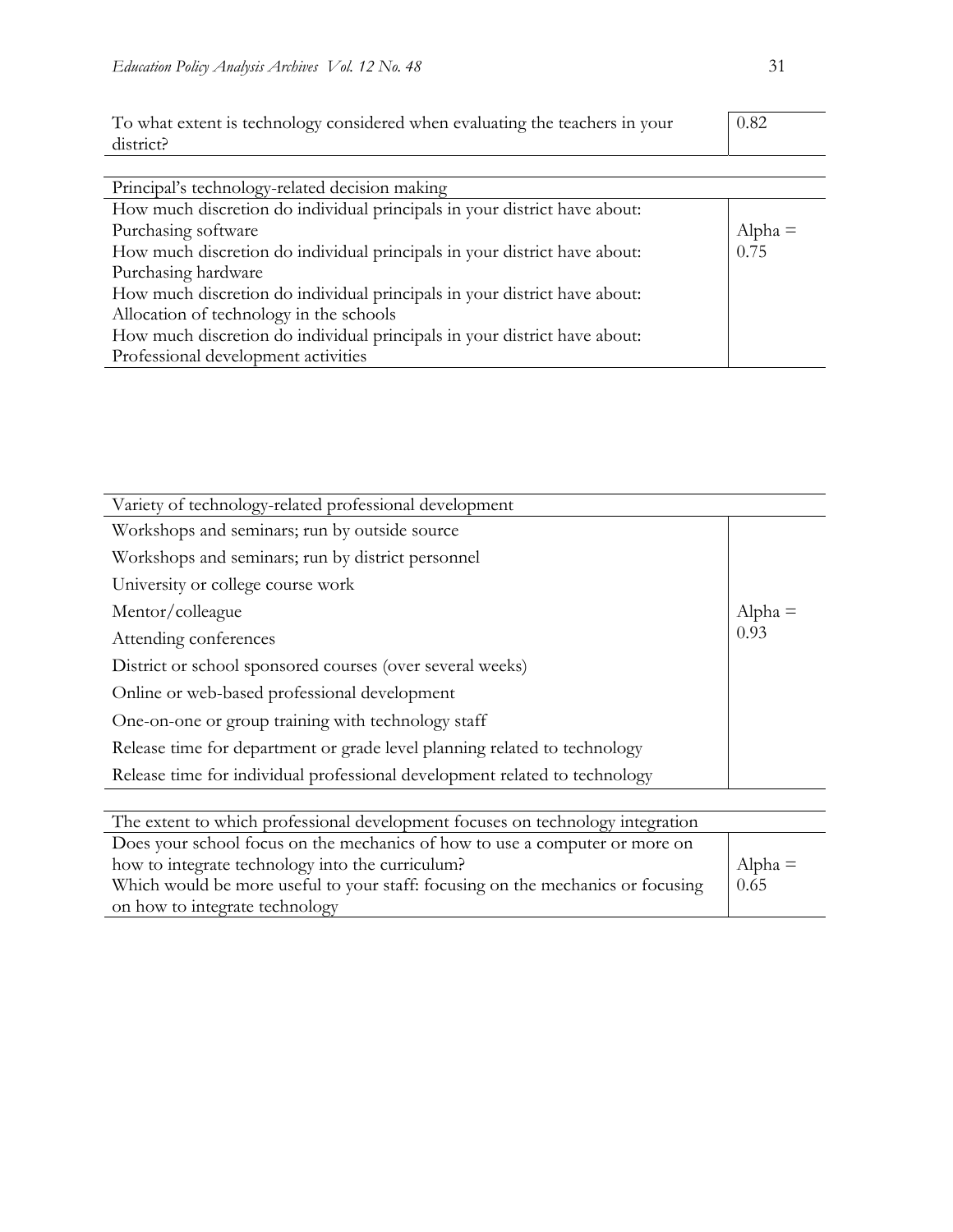## **Education Policy Analysis Archives** http://**epaa.asu.edu Editor: Gene V Glass, Arizona State University Production Assistant: Chris Murrell, Arizona State University**

General questions about appropriateness of topics or particular articles may be addressed to the Editor, Gene V Glass, glass@asu.edu or reach him at College of Education, Arizona State University, Tempe, AZ 85287-2411. The Commentary Editor is Casey D. Cobb: casey.cobb@uconn.edu.

#### **EPAA Editorial Board**

**Michael W. Apple** University of Wisconsin

**Greg Camilli** Rutgers University

**Sherman Dorn** University of South Florida

**Gustavo E. Fischman** Arizona State Univeristy

**Thomas F. Green** Syracuse University

**Craig B. Howley** Appalachia Educational Laboratory

**Patricia Fey Jarvis**  Seattle, Washington

**Benjamin Levin** University of Manitoba

**Les McLean** University of Toronto

**Michele Moses** Arizona State University

**Anthony G. Rud Jr.** Purdue University

**Michael Scriven** University of Auckland

**Robert E. Stake**  University of Illinois—UC

**Terrence G. Wiley** Arizona State University **David C. Berliner**  Arizona State University

**Linda Darling-Hammond**  Stanford University

**Mark E. Fetler** California Commission on Teacher Credentialing

**Richard Garlikov** Birmingham, Alabama

**Aimee Howley** Ohio University

**William Hunter** University of Ontario Institute of Technology

**Daniel Kallós** Umeå University

**Thomas Mauhs-Pugh** Green Mountain College

**Heinrich Mintrop**  University of California, Los Angeles

**Gary Orfield** Harvard University

**Jay Paredes Scribner** University of Missouri

**Lorrie A. Shepard** University of Colorado, Boulder

**Kevin Welner** University of Colorado, Boulder

**John Willinsky** University of British Columbia